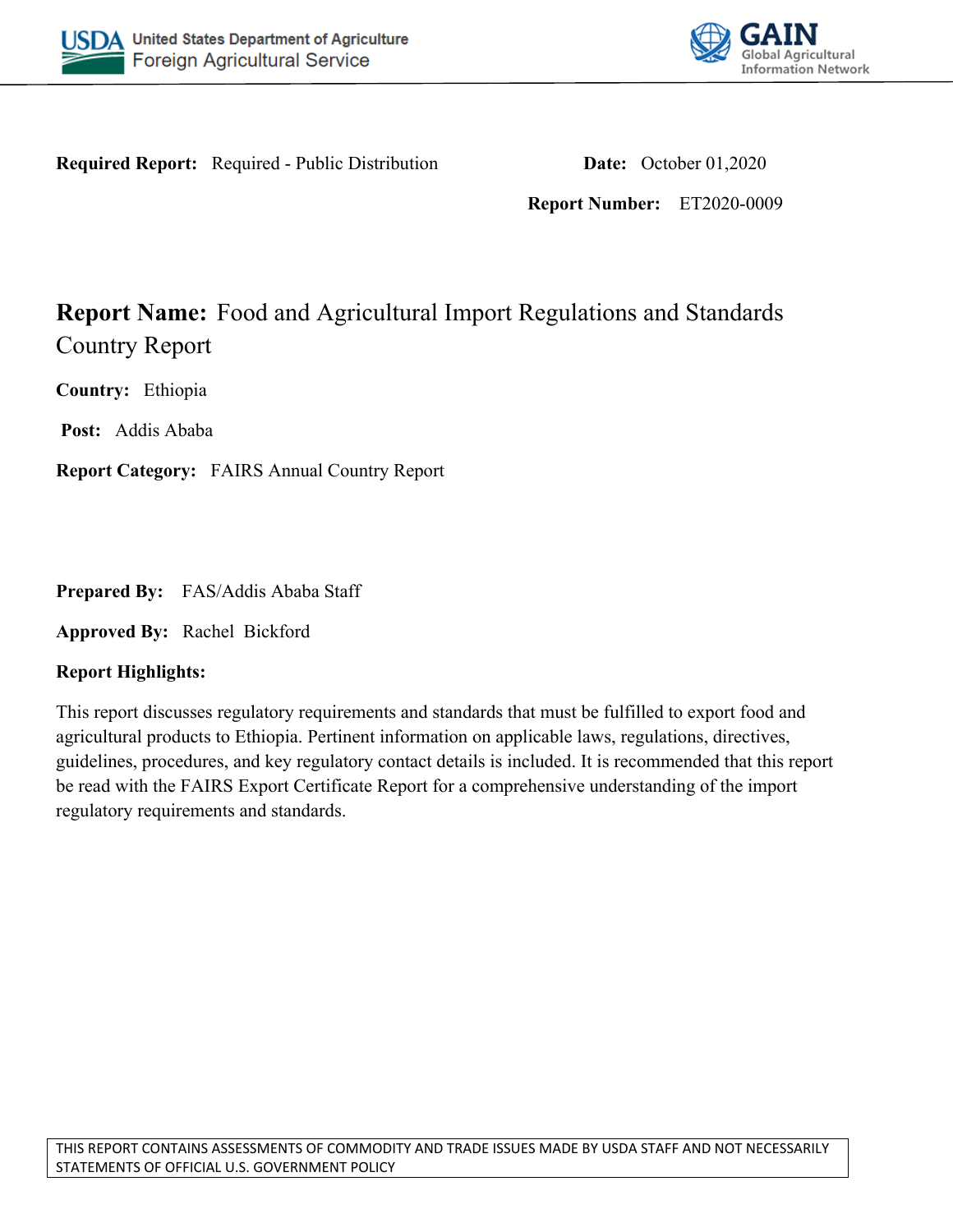| <b>Table of Contents</b>                                                  |  |
|---------------------------------------------------------------------------|--|
|                                                                           |  |
|                                                                           |  |
|                                                                           |  |
|                                                                           |  |
|                                                                           |  |
| Section VI: Other Requirements, Regulations and Registration Measures11   |  |
|                                                                           |  |
| Section VIII: Trademarks, Brand Names and Intellectual Property Rights 14 |  |
|                                                                           |  |
|                                                                           |  |
|                                                                           |  |
|                                                                           |  |

## **Disclaimer:**

This report is prepared by the USDA/ Foreign Agricultural Service, Office of Agricultural Affairs, U.S. Embassy Addis Ababa, Ethiopia for U.S. exporters of food and agricultural commodities. While every possible care has been taken in the preparation of this report, information provided may not be completely accurate either because policies/regulations/directives have changed since its preparation, or because clear and consistent information was not available. Post highly recommends that U.S. exporters verify the full set of import requirements with their foreign customers, who are normally best equipped to research such matters with local authorities, before any goods are shipped. FINAL IMPORT APPROVAL OF ANY PRODUCTS IS SUBJECT TO THE IMPORTING COUNTRY'S RULES AND REGULATIONS AS INTERPRETED BY BORDER OFFICIALS AT THE TIME OF PRODUCT ENTRY.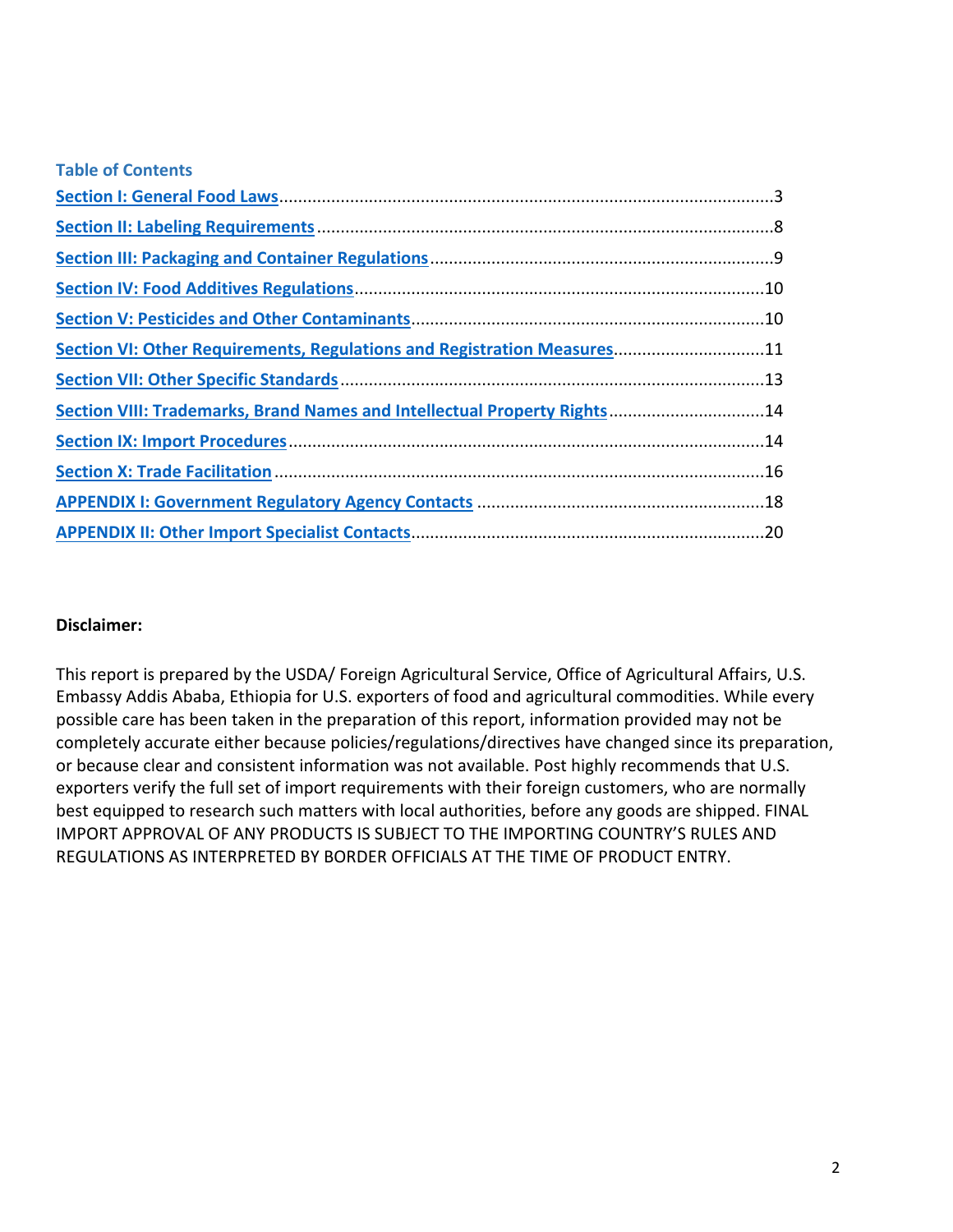#### **Executive Summary:**

Ethiopia is one of the largest untapped markets in the world. Data from the World Bank indicates that the country is [Sub-Saharan Africa's](https://data.worldbank.org/indicator/NY.GDP.MKTP.KD?locations=ZG&most_recent_value_desc=true) fifth largest economy and [second most populous](hhttps://data.worldbank.org/indicator/SP.POP.TOTL?locations=ZG-ZQ&most_recent_value_desc=true) nation in Africa (est. 112 million). Prior to COVID-19 pandemic, Ethiopia had exhibited steady economic growth. However, this growth moment could slow down due to the combined effects of COVID-19, desert locust invasion, and flooding. The IMF slashed Ethiopia's real GDP growth rate and projected the economy to grow at 3.2% by the end of 2020.

Official Ethiopian [trade statistics](https://www.fas.usda.gov/data/ethiopia-ethiopia-s-ag-imports-continue-growing-0) indicate that Ethiopia imports nearly \$2 billion worth of food and agricultural products per annum. According to Trade Data Monitor (TDM), U.S. total exports of agricultural and related products to Ethiopia totaled \$109 million in 2019. This figure comprises both of food assistance and commercial exports. The annual commercial export sales approximate \$20 million. Major U.S. agricultural exports to Ethiopia include wheat, pulses, vegetable oils, dairy products, and coarse grains. Future imports of agro-food products are expected to increase as Ethiopia's economy and population continue to grow. Meanwhile, total U.S. imports of agricultural products from Ethiopia totaled \$146 million in 2019. Leading categories included coffee (unroasted), oilseeds, fresh cut flowers and flower buds, spices, planting seeds, wine, and beer.

There has been an increased emphasis to enhance the country's food safety, animal and plant health regulatory regimes. The Ethiopian Food and Drug Authority (EFDA) recently re-organized with a statutory authority to enforce and implement food safety and quality regulations. In addition to food products, the new Proclamation No. 1112/2019 mandated that EFDA regulate medicine, tobacco, cosmetics, and medical devices. The Ministry of Agriculture (MoA) regulates import-export of plant and plant materials as well as livestock and livestock products. The Ethiopian Standards Agency (ESA) establishes national standards and hosts the Ethiopian CODEX Contact Point and WTO Inquiry Point. The Ministry of Trade and Industry (MoTI) regulates the import and export of goods that do not comply with the Ethiopian mandatory standards.

Under the current administration, the GOE is taking various economic reforms and initiatives that could influence the future of Ethiopia's food and agricultural trade regime. In this regard, Ethiopia has signed the African Continental Free Trade Area (AfCFTA) agreement and reinstated negotiations to WTO accession. The country is also preparing a 10-year economic development plan to spur economic growth, enhance productivity and competiveness. In general, these ongoing reforms and initiatives are expected to pave the way for a transparent and predictable trade laws, policies and regulatory regimes that would facilitate increased international trade.

#### <span id="page-2-0"></span>**Section I: General Food Laws**

The Government of Ethiopia (GOE) is undergoing various reforms and economic liberalizations. Over the past years, the GOE has been in the process of updating and modernizing the country's food safety, animal and plant health regulatory systems. This ongoing and evolving modernization process is in part attributed to the nation's fast-paced, export-oriented economic growth, which has spurred a rising number of retail and wholesale food outlets, restaurants, and food manufacturers, especially in and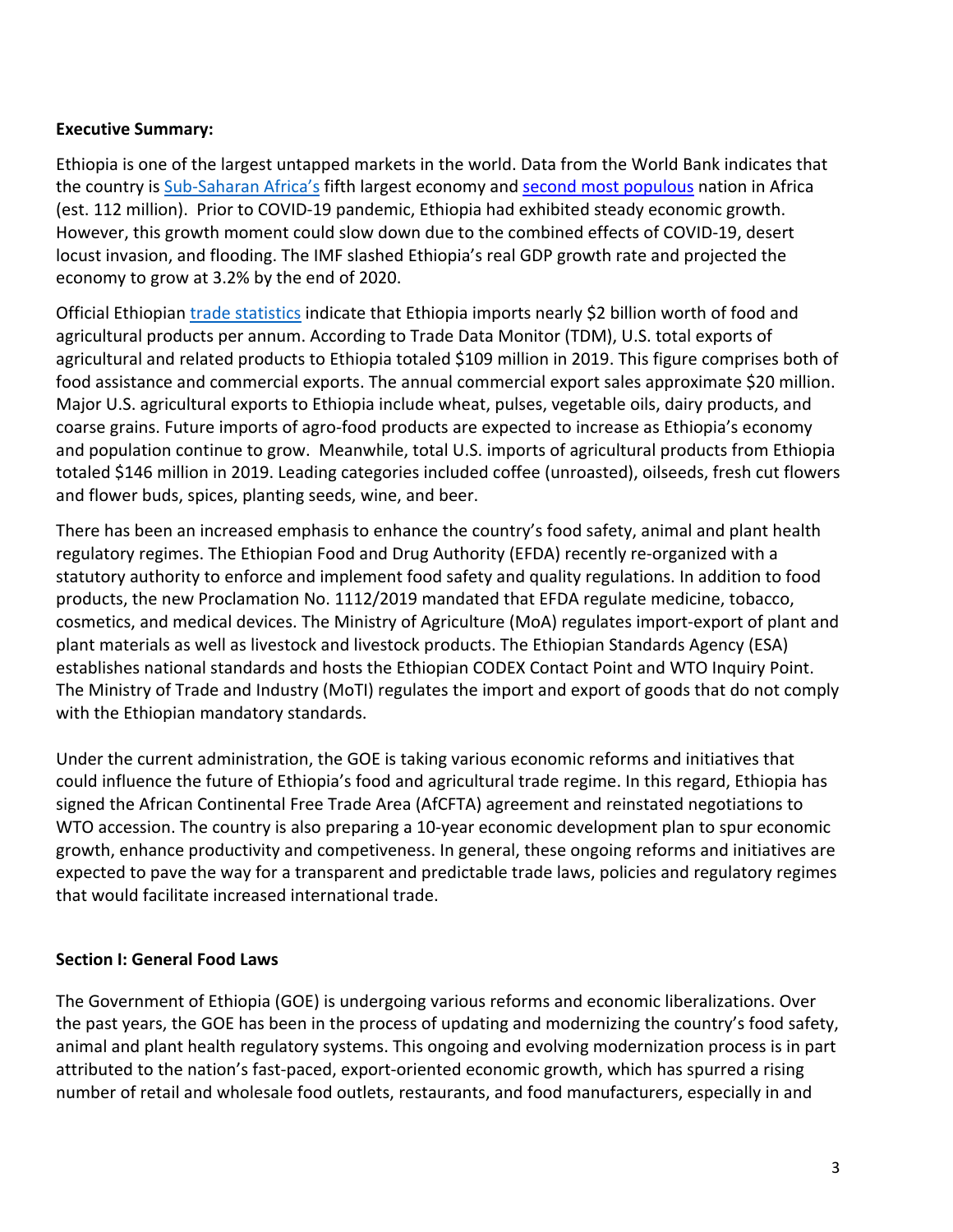around the capital city, Addis Ababa. The GOE has subsequently taken steps to regulate these establishments to ensure the food they produce, distribute or sell comply with food safety and quality requirements.

Another key driver underpinning this modernization effort, is the GOE's interest in boosting agricultural exports, like coffee, sesame, and livestock products, in order to grow the economy and generate much needed foreign exchange. In particular, the GOE recognizes that to export these products abroad that the country needs a reliable food safety system in place to meet the demands of foreign buyers in Europe, Asia, and North America. At the same time, the country's economic growth has resulted in increased demand for imported food and agricultural products. The GOE is regulating these imports to ensure their safety and quality.

Despite this modernization, there are still major capacity-related gaps, including a shortage of qualified technical staff and insufficient laboratory capacity, which in turn limits the country's ability to enforce food safety regulations. The GOE is trying to tackle these issues through awareness creation programs, both inside and outside the government, on the importance of food safety.

Broadly speaking, the country's food safety regulatory system is authorized and mandated in Parliamentary Proclamation – [Ethiopian Food, Medicine and Healthcare Administration and Control](http://www.fao.org/faolex/results/details/en/c/LEX-FAOC094419)  [Authority Proclamation No. 661/2009.](http://www.fao.org/faolex/results/details/en/c/LEX-FAOC094419) This legislation provided the legal authorities for the government to consolidate the pre-existing food regulatory system with the aim of better 'protect[ing] the public from health risks emerging out of unsafe and poor quality food.' In particular, the Proclamation authorizes the setting of standards and regulations for locally produced and imported foods, in areas such as production, promotion, storage, packaging and labeling, distribution, and laboratory testing.

In a subsequent Parliamentary Proclamation – [Ethiopian Food, Medicine and Healthcare](http://www.fao.org/faolex/results/details/en/c/LEX-FAOC121682)  [Administration and Control Authority Regulation No. 189/2010](http://www.fao.org/faolex/results/details/en/c/LEX-FAOC121682) – the Food, Medicine, Healthcare and Control Authority (FMHACA) was established, under the purview of the Ministry of Health, as the competent authority responsible for setting and enforcing food safety standards and regulations. Under this proclamation, food is defined as "any raw, semi-processed or processed substance for commercial purpose or to be served for the public in any way intended for human consumption that includes water and other drinks, chewing gum, supplementary food and any substance, which has been used in the manufacture, preparation or treatment of food."

FMHACA was given further statutory authority to enforce and implement food safety and quality regulations as defined in the [Food Medicine and Healthcare Administration and Control Councils of](http://www.fao.org/faolex/results/details/en/c/LEX-FAOC170214)  [Ministers Regulation No 299/2013](http://www.fao.org/faolex/results/details/en/c/LEX-FAOC170214). This legislation states that food must be wholesome and produced in accordance with the relevant safety and quality requirements. Imported products failing to meet these standards will be returned to the country of origin or destroyed at the point of entry. For example, products that are expired or have deteriorated in quality may be seized and returned or destroyed. In a case where the offending product was detected in post-market surveillance, FMHACA has the authority to pull it from stores' shelves and destroy it. This regulation also provides broadly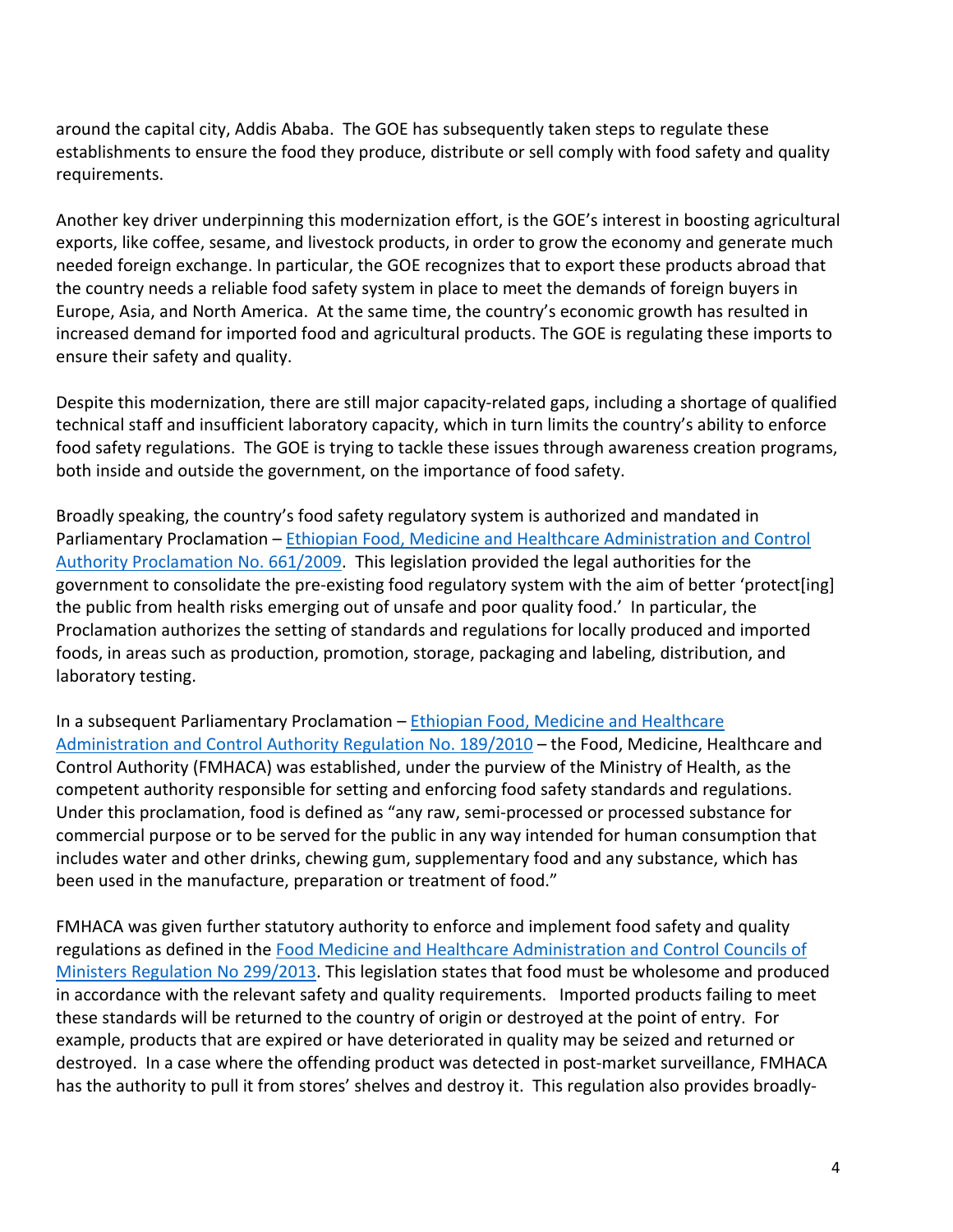defined requirements dealing with food storage, handling, and transportation, and prohibits counterfeiting and adulteration.

Recently, the Ethiopian Food Medicine and Healthcare Administration and Control Authority (FMHACA) carried out organizational restructuring with a new institutional name and a revised mandate. FMHACA is now renamed as the [Ethiopian Food and Drug Authority \(EFDA\).](http://www.fmhaca.gov.et/) In February 2019, the GOE Council of Ministries approved a new [proclamation \(No.1112/2019\)](http://www.fmhaca.gov.et/wp-content/uploads/2020/06/Food-and-Medicine-Administration-Proclamation-1112.pdf) billing a revised mandate of the EFDA. The EFDA is mandated to regulate only products related to food, medicine, tobacco, cosmetics and medical devices. The new mandate of EFDA has similarities to the U.S. Food and Drug Administration.

The Plant Health Directorate at the Ministry of Agriculture (MoA) regulates the safety of imported plant and plant products, as authorized in the [Plant Quarantine Regulation, Council of Ministers](http://extwprlegs1.fao.org/docs/pdf/eth4524.pdf)  [Regulation No. 4/1992.](http://extwprlegs1.fao.org/docs/pdf/eth4524.pdf) The definition of 'plants' includes living plants, plant products and seeds. Plants and other related articles must be accompanied by an import permit, a phytosanitary certificate from the competent authority from the country of origin, and are subject to quarantine inspection. Shipping containers carrying plants or plant articles must be marked with the following information: contents, origin, address of shipper, supplier, or freight forwarder; name of consignee; and entry point in Ethiopia. In cases where pests are detected in an incoming shipment, MoA may allow the cargo to undergo treatment to destroy or inactivate the pest.

The Livestock Resources branch of the Ministry of Agriculture is responsible for quarantine and livestock disease issues. Imports of livestock, meat and by-products, and genetics require an import permit along with a health certificate from the country of origin. When applying for an import permit, the importer must identify the type of product, country of origin, means of transport, date of arrival, countries transited, and port of entry. Upon arrival, livestock, meat and by-products, as well as genetic materials will be subject to inspection. The [Guidelines](http://ethiopianconsla.org/wprs/wp-content/uploads/2014/04/GUIDELINES-FOR-IMPORT-AND-EXPORT-OF-ANIMAL-AND-ANIMAL-GENETIC-MATERIAL-1.pdf) for Import and Export of Animal Genetic Material spell out the recommended procedures and requirements in greater detail.

The Ethiopian Food and Drug Authority (EFDA) has a [Directive](https://gain.fas.usda.gov/Recent%20GAIN%20Publications/Ethiopia) to Food Exporters, Importers and Wholesalers to remind traders of the requirements that must be met to sell and distribute food and beverage products in the local marketplace.

In coordination with EFDA and MoA, the [Ethiopian Standards Agency \(ESA\)](http://www.ethiostandards.org/) develops the national food safety standards, some of which are mandatory while others are voluntary. EFDA and these Ministries enforce the national standards that correspond to their respective jurisdictions.

As part of its standards development process, ESA consults with industry and public stakeholders to take their comments and concerns into account. In fact, ESA publishes the draft national standards online along with an open solicitation for [public comments](https://www.ethiostandards.org/node/289). Given this high degree of transparency, the ESA, from Post's perspective, is a model for the broader GOE in the area of open and inclusive rulemaking.

The Ministry of Trade and Industry (MoTI) is responsible for the establishment and enforcement of the legal metrological system. In coordination with EFDA and MoA, the ministry has the authority to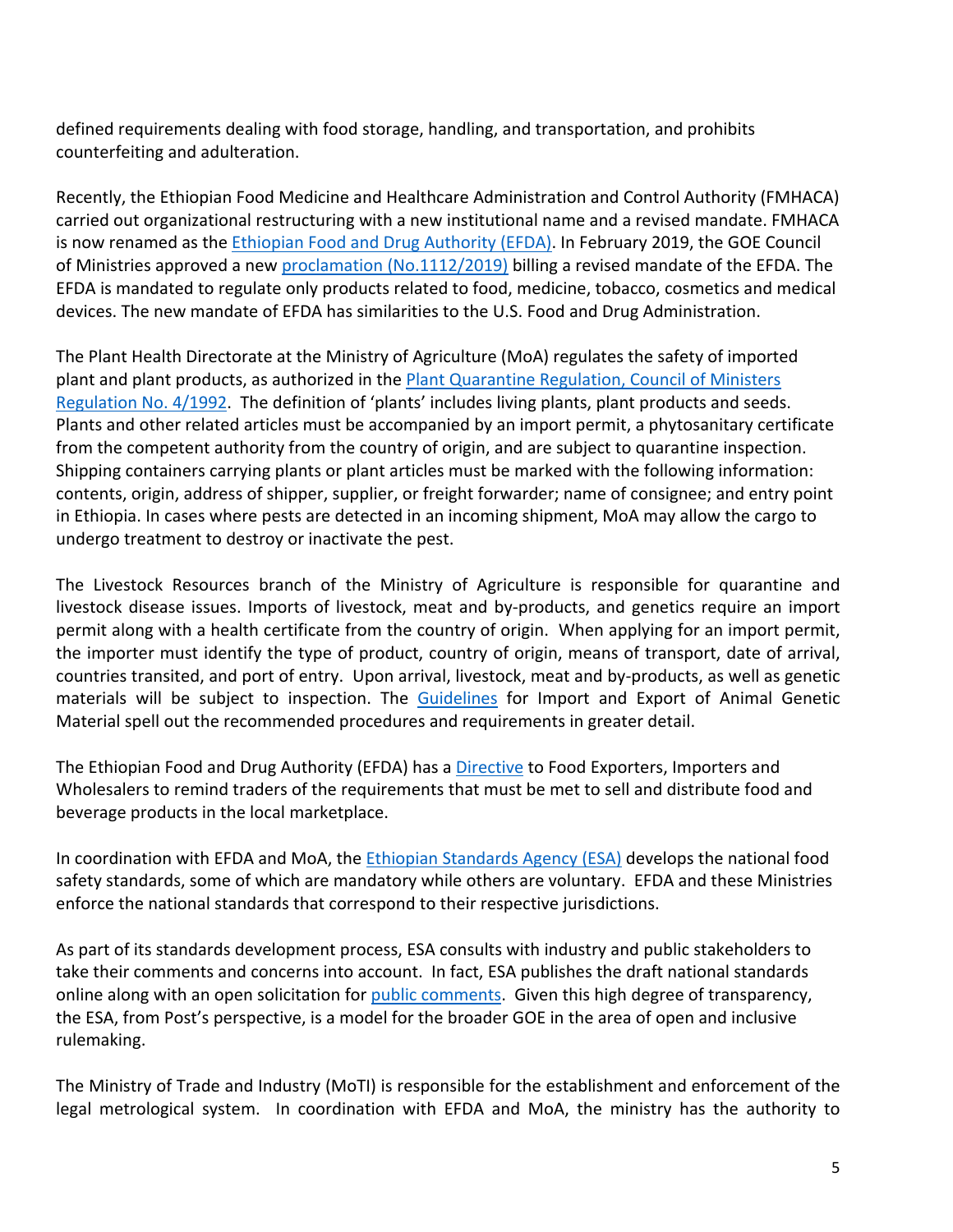control the quality of imports and to restrict entry of products that do not comply with Ethiopian standards. MoTI has a standing [notice](http://www.motin.gov.et/-/to-all-importers-in-ethiopia?inheritRedirect=true&redirect=/) to remind importers that incoming products, including certain food items, must comply, where applicable, with ESA Mandatory Standards.

Third-party inspection bodies, which have been approved by MoTI, can certify the subjected products meet the national standard. Pre-certified products will clear arrival inspection without delay, though MoTI reserves the right to conduct random sampling and testing. Uncertified products will be subject to normal inspection procedures at the point of entry.

Г

| Summary of Food Control/Regulatory Agencies, Quality Infrastructure Institutes and their<br><b>Responsibilities</b> |                                                                      |                                                                                                                                                                                                                                                                                                                                                                                                                                                                                                                                                                                                                                                                                                                                                                                                                                                  |  |  |
|---------------------------------------------------------------------------------------------------------------------|----------------------------------------------------------------------|--------------------------------------------------------------------------------------------------------------------------------------------------------------------------------------------------------------------------------------------------------------------------------------------------------------------------------------------------------------------------------------------------------------------------------------------------------------------------------------------------------------------------------------------------------------------------------------------------------------------------------------------------------------------------------------------------------------------------------------------------------------------------------------------------------------------------------------------------|--|--|
| Gov't<br><b>Ministry</b>                                                                                            | Regulatory<br>Authority/Agency/Directorate                           | <b>Key Responsibilities</b>                                                                                                                                                                                                                                                                                                                                                                                                                                                                                                                                                                                                                                                                                                                                                                                                                      |  |  |
| Ministry of<br>Health (MoH)                                                                                         | <b>Ethiopian Food and Drug</b><br>Authority (EFDA)                   | EFDA is responsible to ensure:<br>• Food safety and quality;<br>• Safety, efficacy, quality and proper use of<br>medicines; and<br>• Safety, quality and performance of medical<br>devices.                                                                                                                                                                                                                                                                                                                                                                                                                                                                                                                                                                                                                                                      |  |  |
| Ministry of<br>Trade and<br>Industry (MoTI)                                                                         | <b>Import and Export Goods</b><br><b>Quality Control Directorate</b> | • Control quality of export and import goods<br>. Regulatory oversight on the importation and<br>exportation of goods that do not comply with the<br>Ethiopian mandatory standards.                                                                                                                                                                                                                                                                                                                                                                                                                                                                                                                                                                                                                                                              |  |  |
| Ministry of<br>Agriculture<br>(MoA)                                                                                 | Plant Health Regulatory<br>Directorate                               | • Inspection of consignments of plants/other<br>regulated articles including import and export of<br>plants and plant products and provide import and<br>export permits<br>• Inspection of required phytosanitary documents<br>and issuance of phytosanitary certificates.<br>· Disinfestations/disinfections of consignments to<br>meet phytosanitary requirements<br>• Supervise quarantine treatments including<br>fumigation and weed cleaning processes.<br>• Advise and supervise disposal of plant and plant<br>products<br>• Crop surveillance for pests- mainly cereals, fruits<br>and vegetables<br>• Protection of endangered areas -maintenance<br>and surveillance of pest-free areas/areas with low<br>pest prevalence<br>• Inspection, approval and registration of pesticides<br>• Food safety risk assessment in different crop |  |  |

٦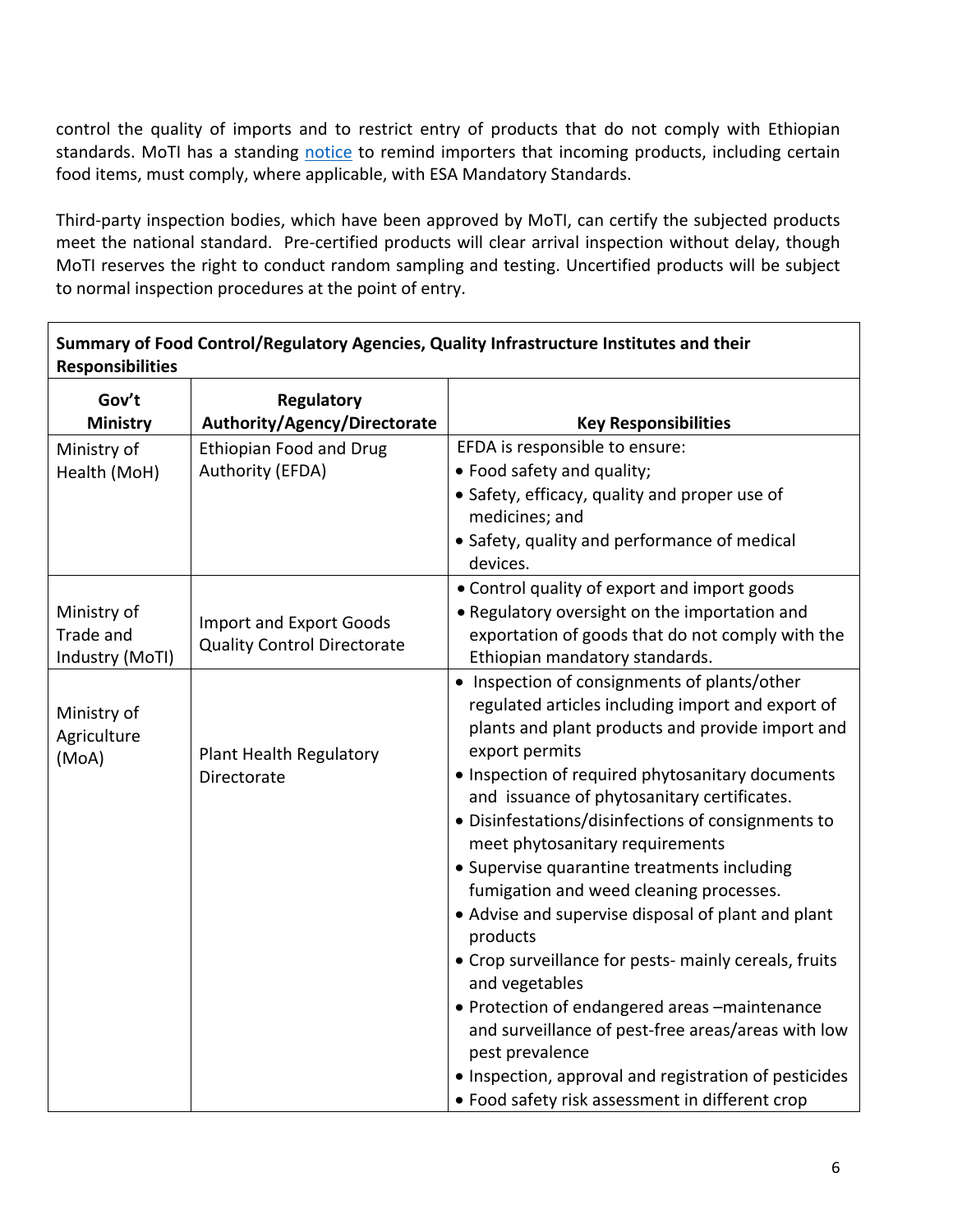|                                                             |                                                                                     | products including pests and pesticide<br>application.                                                                                                                                                                                                                                                                                                                                                                                               |
|-------------------------------------------------------------|-------------------------------------------------------------------------------------|------------------------------------------------------------------------------------------------------------------------------------------------------------------------------------------------------------------------------------------------------------------------------------------------------------------------------------------------------------------------------------------------------------------------------------------------------|
|                                                             | Animal Health Regulatory<br>Directorate                                             | • Establish a system that ensures access to quality<br>veterinary services to improve the prevention and<br>timely control of animal diseases.<br>• Quarantine on import and export of livestock, fish<br>and their byproducts; prevent communicable<br>livestock diseases and the outbreak of migratory<br>parasites.<br>• Ensure the proper administration and quality<br>control of veterinary drugs and feeds as well as<br>veterinary services. |
|                                                             | Veterinary Drug and Feed<br><b>Administration and Control</b><br>Authority (VDFACA) | • Responsible for registration and certification of<br>feeds and veterinary drugs that are produced,<br>imported and in use in the country.<br>• Setting standards for quality control activities,<br>• Marketing surveillance, banning, revoking and<br>suspension of registrations, packaging and<br>labeling, trade and licensing of veterinary drugs<br>and animal feed                                                                          |
| Ministry of<br>Innovation and<br>Technology                 | <b>Ethiopian Standards Agency</b><br>(ESA)                                          | • Establishment of national standards.                                                                                                                                                                                                                                                                                                                                                                                                               |
|                                                             | <b>Ethiopian Conformity</b><br>Assessment Enterprise (ECAE)                         | • Provides certification, inspection and laboratory<br>testing services.                                                                                                                                                                                                                                                                                                                                                                             |
|                                                             | <b>Ethiopian National</b><br><b>Accreditation Office (ENAO)</b>                     | • Provide accreditation services, by formal third-<br>party recognition, the competence of Conformity<br>Assessment Bodies (CABs) to perform specific<br>activities, such as tests, calibrations, certifications<br>or inspections.                                                                                                                                                                                                                  |
|                                                             | National Metrology Institute<br>(NMI)                                               | • Responsible for the maintenance of Ethiopian<br>National Measurement Standards and Certified<br>Reference Materials (CRM) and also provides<br>calibration, training and consultancy services in<br>the areas of metrology and scientific equipment.                                                                                                                                                                                               |
|                                                             | <b>National Radiation Prevention</b><br>Authority (NRPA)                            | • Monitor and control of radiation levels in food,<br>water, etc.                                                                                                                                                                                                                                                                                                                                                                                    |
| Environment,<br>Forest, and<br>Climate Change<br>Commission | <b>Biosafety Regulatory</b><br>Directorate                                          | • Environmental contamination prevention and<br>control                                                                                                                                                                                                                                                                                                                                                                                              |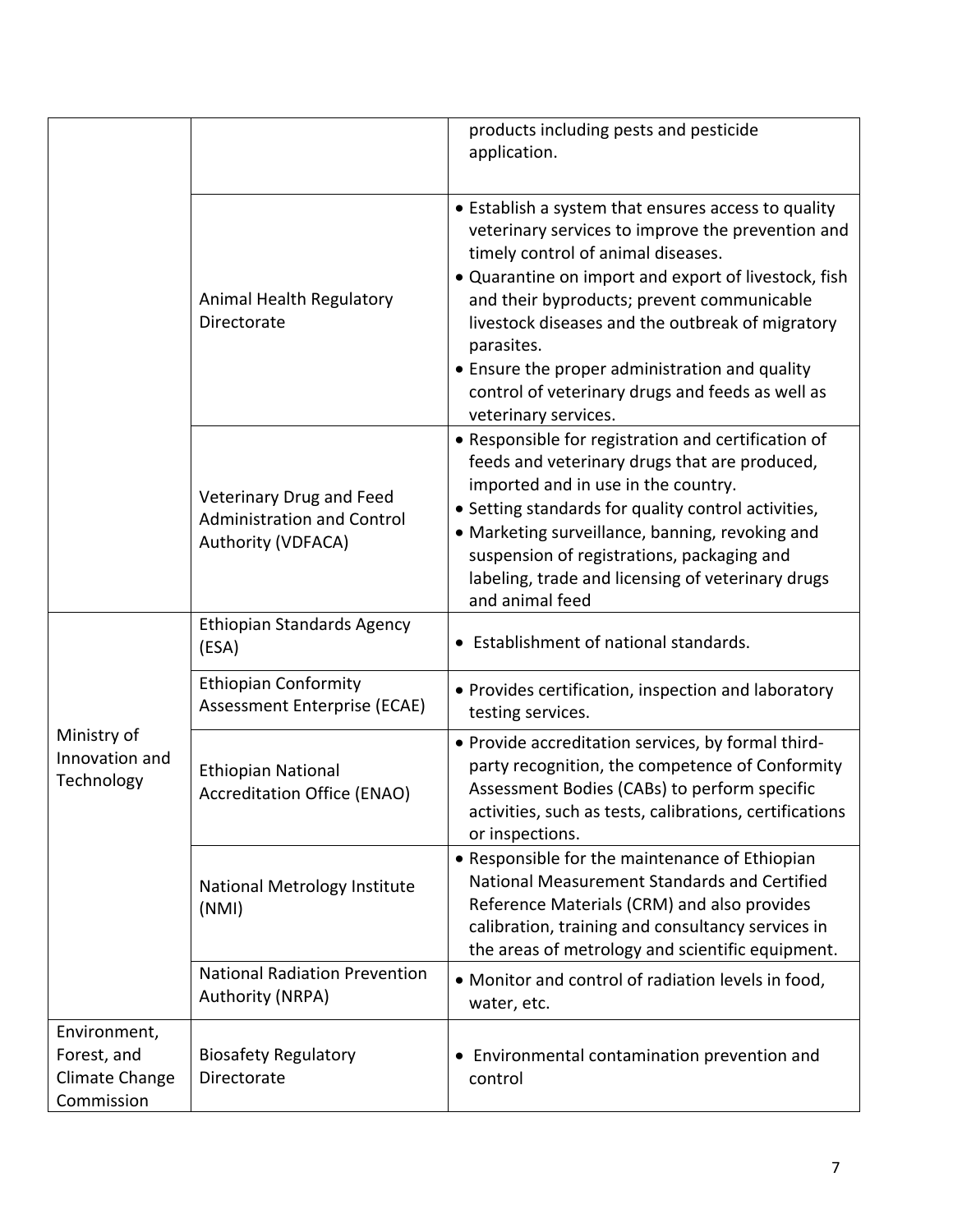## <span id="page-7-0"></span>**Section II: Labeling Requirements**

The following information below must be clearly and indelibly marked on the labels of pre-packaged foods in either English or Amharic. (Note: packaged foods with a surface area less than 10cm<sup>2</sup> may be exempt from having to display some of these labeling elements). Labels found on U.S. food products are commonly accepted.

Required Labeling Elements for Pre-packaged Foods:

- Trade name of the food product.
- Common name of the food.
- Nutritional content.
- List of ingredients (except for single ingredient foods) in descending order of weight.
- Description of micronutrients used to enrich foods produced with fortification.
- Labeling, description, or ads of any food supplement must not represent to be used in disease prevention, treatment, or cure, or in any way characterize as a medicine.
- If the food product contains milk and milk products, fish and shellfish, wheat, barley, peanuts, soybeans, and other food allergenic, its labeling must clearly describe its content.
- Net weight or volume of contents.
- Name and address of the manufacturer, packer, distributor, importer, exporter or vendor.
- Country of origin.
- Production and expiration dates (Note: Food products must have at least 50 percent of their shelf life remaining when they arrive at customs. Expired food cannot enter the country not can it be sold in the marketplace. Certain foods are exempt from carrying expiry dates, including fresh fruits and vegetables, wines, beverages with 10 percent alcoholic content by volume, vinegar, sugar, and candies and chewing gums having sugar contents above 35%).
- Product identification number/code identifying producing factory and lot.
- Instructions for use (if needed).
- For beverages containing more than 1.2 percent alcohol, the alcohol proof is required on the label.
- Alcoholic beverages are required to contain labels showing alcoholic volume and warning that alcohol consumption may cause health problems. The label should also contain a warning that women should not drink alcoholic beverages during pregnancy because of the risks of birth defects.
- GM foods must carry the label with the following statement: 'genetically modified', 'genetically modified organism' or other comparable description.
- Irradiated food must contain the phrase "irradiated" or the internationally accepted Radura symbol indicating a food product has been irradiated with ionizing radiation may be placed besides the labeling.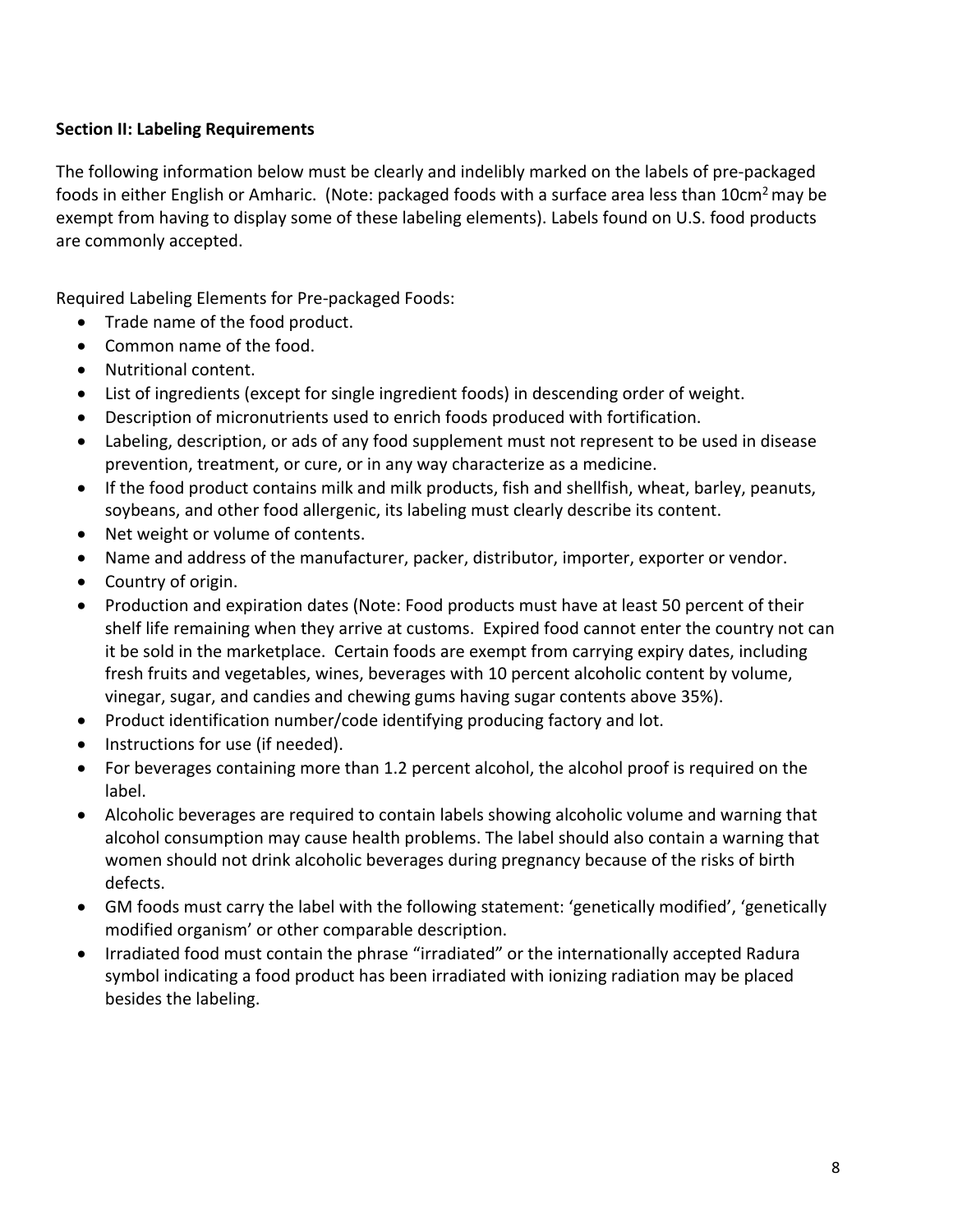## **Required Labeling Elements for Raw Foods:**

- Name
- Ingredient list
- Net content
- Name and address of the producer and/or importer
- Country of origin
- Lot identification
- Expiry date or minimum useful life
- Conditions for product storage

# **Required Labeling for Animal Genetic Materials:**

GOE's Animal and Animal Genetics Materials Import-Export guideline stipulates that importation of AAGM that includes live animal, semen, embryo, fertile egg, ova, and tissues. Importation of AAGM is allowed for specific purposes such as for commercial breeding and production, research and extension. For importation of livestock and livestock genetic materials, GOE regulatory authority requires that OIE guidelines be strictly adhered to. This includes from labeling, production and processing, health, manpower, transportation and facility requirements.

# **Required Standards for Animal Genetic Materials**

- Importations must fulfill the needs of the importer within the national interest
- Must be certified free of GMOs or living modified organisms (LMOs)
- Labeling and contents of transit package/letters.

Ethiopia's labeling requirement for importation of animal genetic materials such as semen, ova and embryo must contain the information below:

- Breed name
- Donor number
- Date of production and batch number
- Additionally, transit package and/or letter must include country of origin, species, producer company, volume per package, storage temperature and means of transportation.

# <span id="page-8-0"></span>**Section III: Packaging and Container Regulations**

In accordance with the [Ethiopian Food, Medicine and Healthcare Administration and Control Authority](http://www.fao.org/faolex/results/details/en/c/LEX-FAOC094419)  [Proclamation No. 661/2009,](http://www.fao.org/faolex/results/details/en/c/LEX-FAOC094419) "packaging material shall be made out of substances, which are safe and suitable for their intended use, and the product shall be packed in container which will safeguard its hygienic, safety, quality and food grade." Further, the Proclamation states "no packaging material shall be put into use unless it complies with the international and national safety and quality standards."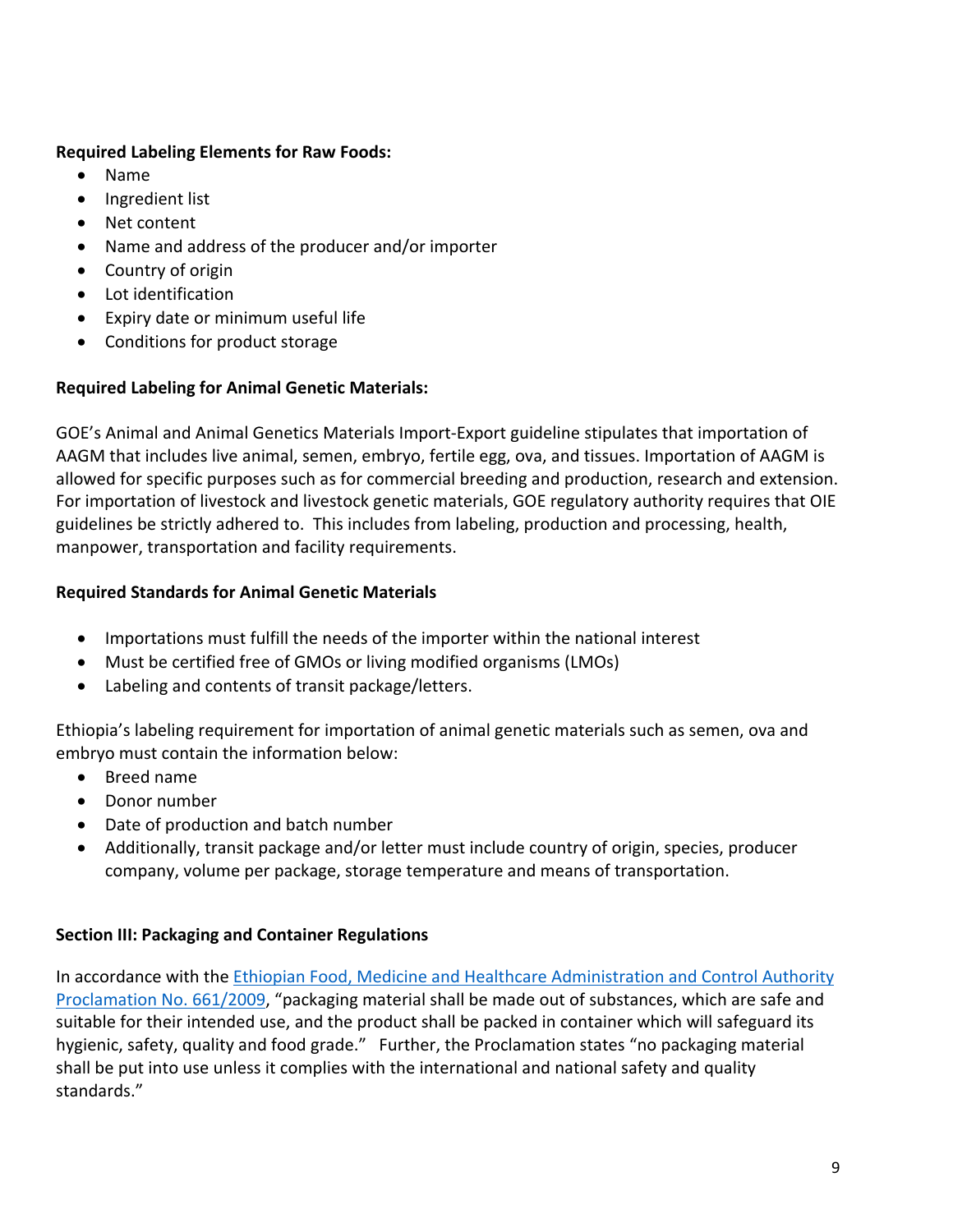Individual product standards may also contain additional guidance and/or requirements as it relates to packaging and container requirements. As an example, the standard for canned peaches indicates packing requirements, including lacquer usage inside the can as well as can thickness.

## <span id="page-9-0"></span>**Section IV: Food Additives Regulations**

The Ethiopian Food and Drug Authority (EFDA) regulates the use of additives, which must comply with both international and national food safety standards. The revised EFDA Proclamation No.1112/2019 defines "food additive" as any substance prepared in accordance with applicable requirements and added to food in order to give flavor, impart color, preserve, and enhance its appearance or other related functional purposes. Furthermore, Article 11 of the proclamation states that use of maximum level of a food additive shall be in accordance with the Ethiopian standard issued by the appropriate body.

As stated earlier, the packing-label of food-additives shall contain at least the following particulars: 1) the term "food additive" expressed or printed on the label, and 2) instruction about usage, handling and precaution of the food. Any food additive to be imported shall be permitted by CODEX Alimentarius or the country's standard concerning its use as an input for food processing with its due level.

Individual food and beverage standards, where applicable, reference both permitted and prohibited additives. For example, in the case of wine, tannic acid can be used for clarification purposes, but coloring substances are prohibited except for oenocyanine or caramel. In addition, there is a specific national standard for food additives.

# <span id="page-9-1"></span>**Section V: Pesticides and Other Contaminants**

The revised EFDA Proclamation No.1112/2019, Article 5 stipulates that any food product may not have chemical residue including pesticide, fertilizer, animal medicine, food additive chemical, cleaning chemical, a radioactive substance and other contaminants above the maximum level issued or adopted by the appropriate organ.

The Ministry of Agriculture (MoA) regulates and requires all pesticides to be registered prior to use. The registration process requires the applicant to provide efficacy, safety and quality data. Once registered, the pesticide can be used for up to five years at which time the registration may be renewed. The list of registered pesticides can be found at the [Ministry of Agriculture](http://www.moa.gov.et/list-of-registered-pesticides) page.

In addition to registration, MoA also is responsible for establishing maximum residue limits (MRLs) and conducting pesticide residue analysis on primary agricultural products. Applicable MRLs as well as limits for other contaminants are listed in the individual product standards. For example, in the case of apples, there are 41 different MRLs, as well as limits for heavy metals (e.g. lead) and microbiological contaminants (e.g. coliform). Imported apples, as well as domestically produced apples, are expected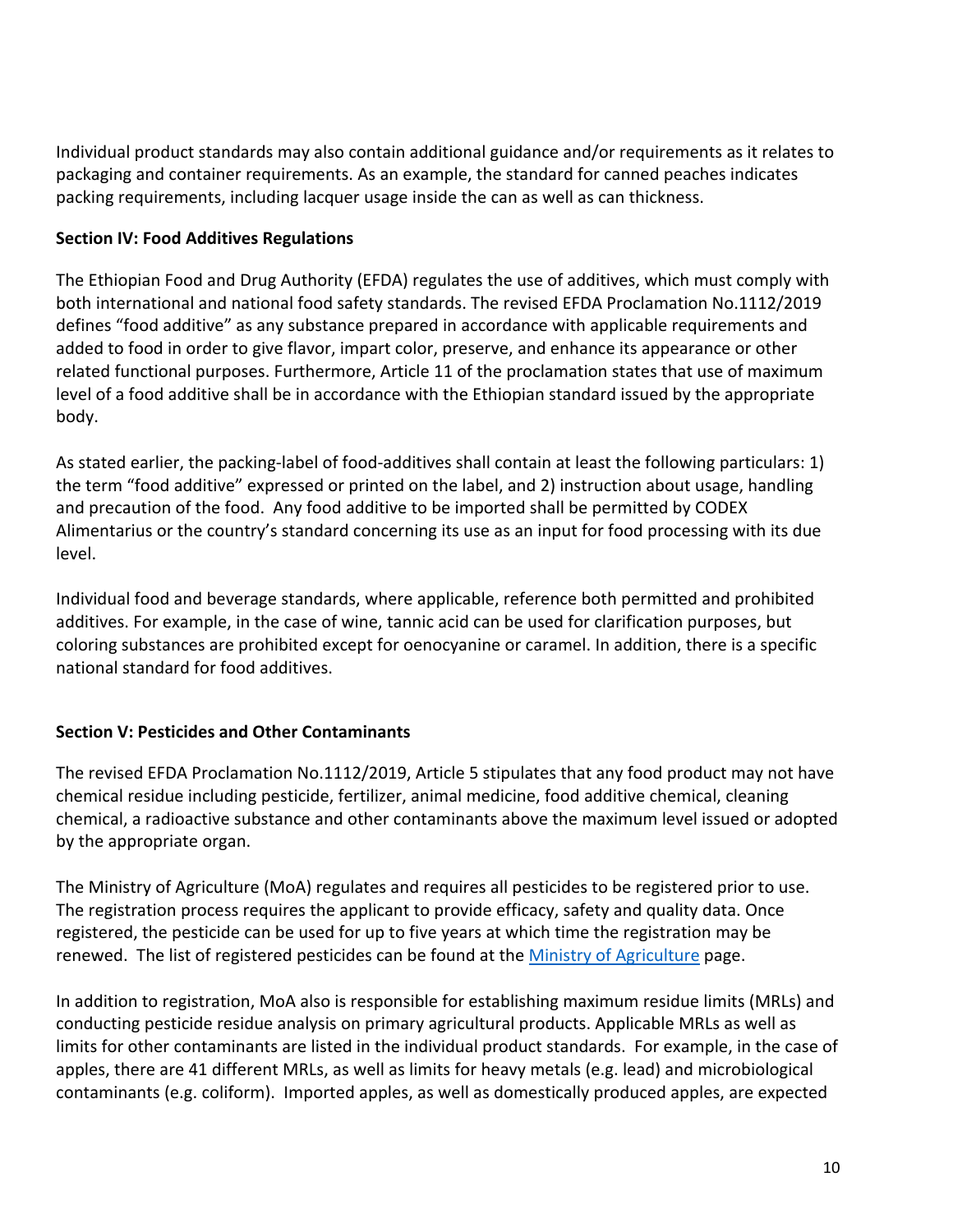to comply with these requirements. In the event where a national standard does not exist, the GOE will likely defer to the Codex recommendation.

The MoA's [Veterinary Drug and Animal Feed Administration and Control Authority](http://www.fao.org/faolex/results/details/en/c/LEX-FAOC170320) is responsible for setting standards related to animal feed and veterinary drugs, including maximum residue limits for veterinary drugs and other related compounds. Like pesticides, veterinary drugs must be tested for safety, efficacy and quality and registered prior to use. The registration lasts for five years after which time the registration may be renewed. At present, Ethiopia is using Codex as its basis for veterinary drug MRLs.

There is a general standard for contaminants and toxins in foods. This standard, which draws upon the corresponding Codex standard (193-1995) lays out the 'principles and procedures' to manage and set acceptable tolerances for contaminants and toxins in food and feed. This standard, however, does not identify or list out contaminants and toxins of concern and their corresponding maximum levels. Instead, these are found in standards for individual commodities, where they exist.

## <span id="page-10-0"></span>**Section VI: Other Requirements, Regulations and Registration Measures**

**Facility Registration**: The Ethiopian Food and Drug Authority (EFDA) requires pre-licensing formalities to issue a competency certificate to food manufacturers. According to the revised Food Manufacturing Factories Pre-Licensing Directive, the facility registration requirement applies to local food manufactures in order to ensure food safety and quality. EFDA classifies local food manufacturers into three different entities. This classification is based on expiry nature of the product, manufacturing processing of the product, and end users of the product.

## **I. Manufacturers of Special Nutritional Purpose Foods:**

- 1) Food supplement/dietary supplement/infant formula
- 2) Follow up formula
- 3) Complimentary foods for infants and young children
- 4) Ready to use supplementary foods (such as Plumpy Nut, Plumpy Sup, F-100 and F-75) for acute and moderate malnourished people.
- 5) Special nutritional purpose foods and
- 6) Other manufacturers producing foods of similar nature as above.

# **II. Manufacturers of High Risk Food Products for General Purpose:**

- 1) Processed animal product
- 2) Processed sea foods
- 3) Processed fruit and vegetable
- 4) Processed nuts
- 5) Therapeutic foods
- 6) Complementary foods (for children three years and older)
- 7) Fortified foods (iodized salt, edible oil, flour, etc.)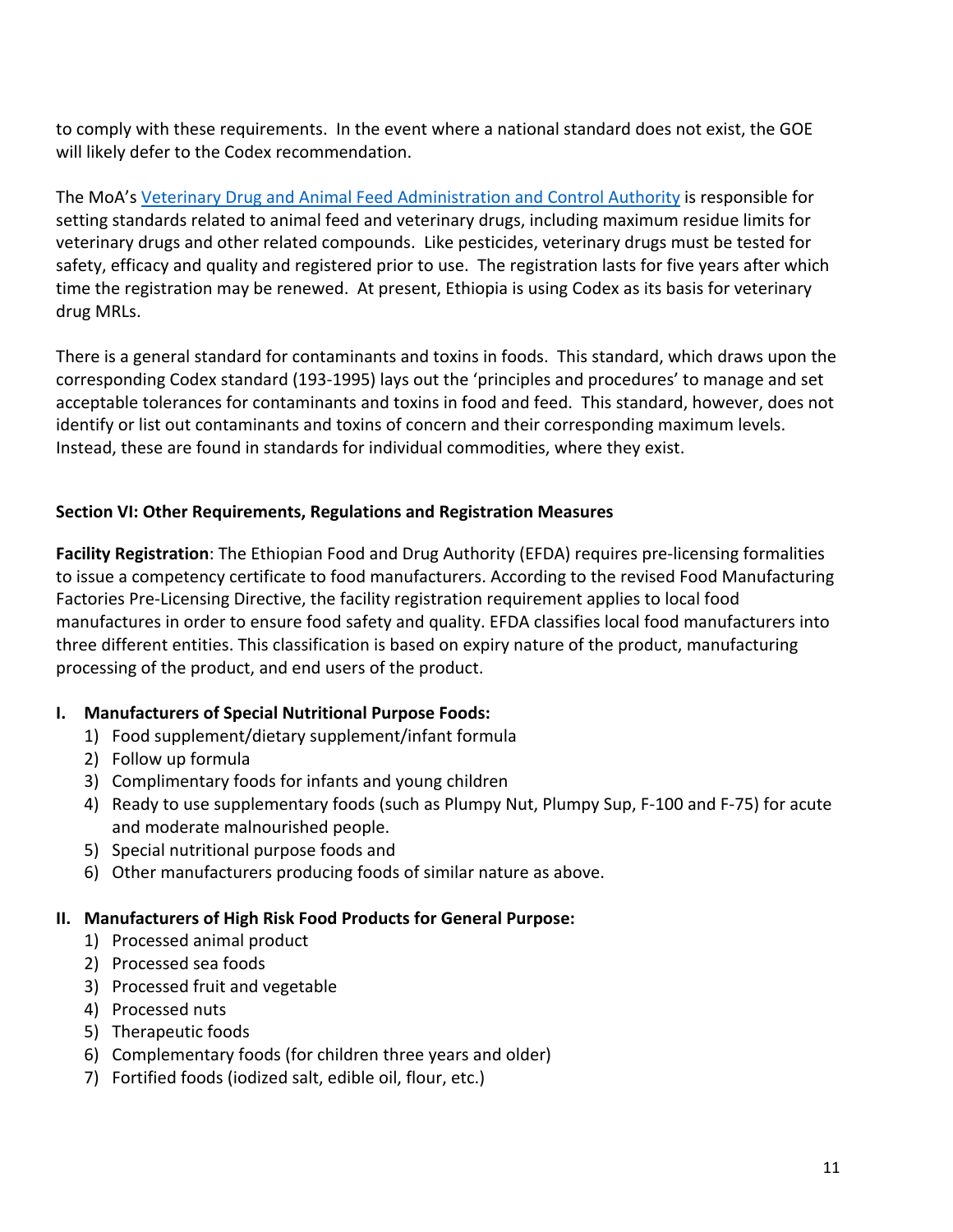# **III. Manufacturers of Low Risk Food Products:**

- 1) Crackers, snack food and confectionery products
- 2) Edible oils and fats
- 3) Packed water
- 4) Soft drinks
- 5) Beers
- 6) Extruded products and noodles

The Ethiopian Food and Drug Authority (EFDA) also categorizes the following food products as *Notified food products***:**

- 1) Hot sauce
- 2) Legume products
- 3) Packed rice products
- 4) Processed seed (corn, wheat, sorghum, barley, oat, etc.) products
- 5) Packed sugar
- 6) Bakery raw materials
- 7) Processed coffee and tea
- 8) Processed spices
- 9) Alcohol (more than 10%) and liquor products
- 10) Vinegars
- 11) Other related food products not mentioned in category I and II above
- 12) Imported food aid products donated by governmental or non-governmental organizations.
- 13) Raw materials used for food production.

**Product Registration:** EFDA has a mandatory list of food products that must be registered and approved prior to importation for the first time. Infant formula (milk) and food supplements are strictly prohibited from entering the market without prior registration and approval. Details are available in the [Infant and Follow-up Formula Exporters Importers and Wholesalers Directive \(2014\)](http://www.fmhaca.gov.et/publication/infant-and-follow-up-formula-directive/) and [Food](http://www.fmhaca.gov.et/publication/food-supplement-directive/)  [Supplement Directive \(2016\).](http://www.fmhaca.gov.et/publication/food-supplement-directive/)

In addition to infant formula and food supplements, EFDA requires registration for milk and milk products, meat and meat products, poultry products, sea foods, processed vegetables, sliced fruits, nuts and their products, therapeutic foods, cereal based complementary foods, confectioneries, fats and oils, processed fruits, packed water, soft drinks, beer, iodized salt, and noodles.

The required documentations for new registration of imported food products include:

- Application form for registration
- Agency agreement between manufacturer/exporter and local importer
- Certificate of Free Sale (or FDA's ['Certificate to a Foreign Government'](https://www.fda.gov/food/food-export-certificates/online-applications-export-certificates-food) for FDA-regulated products)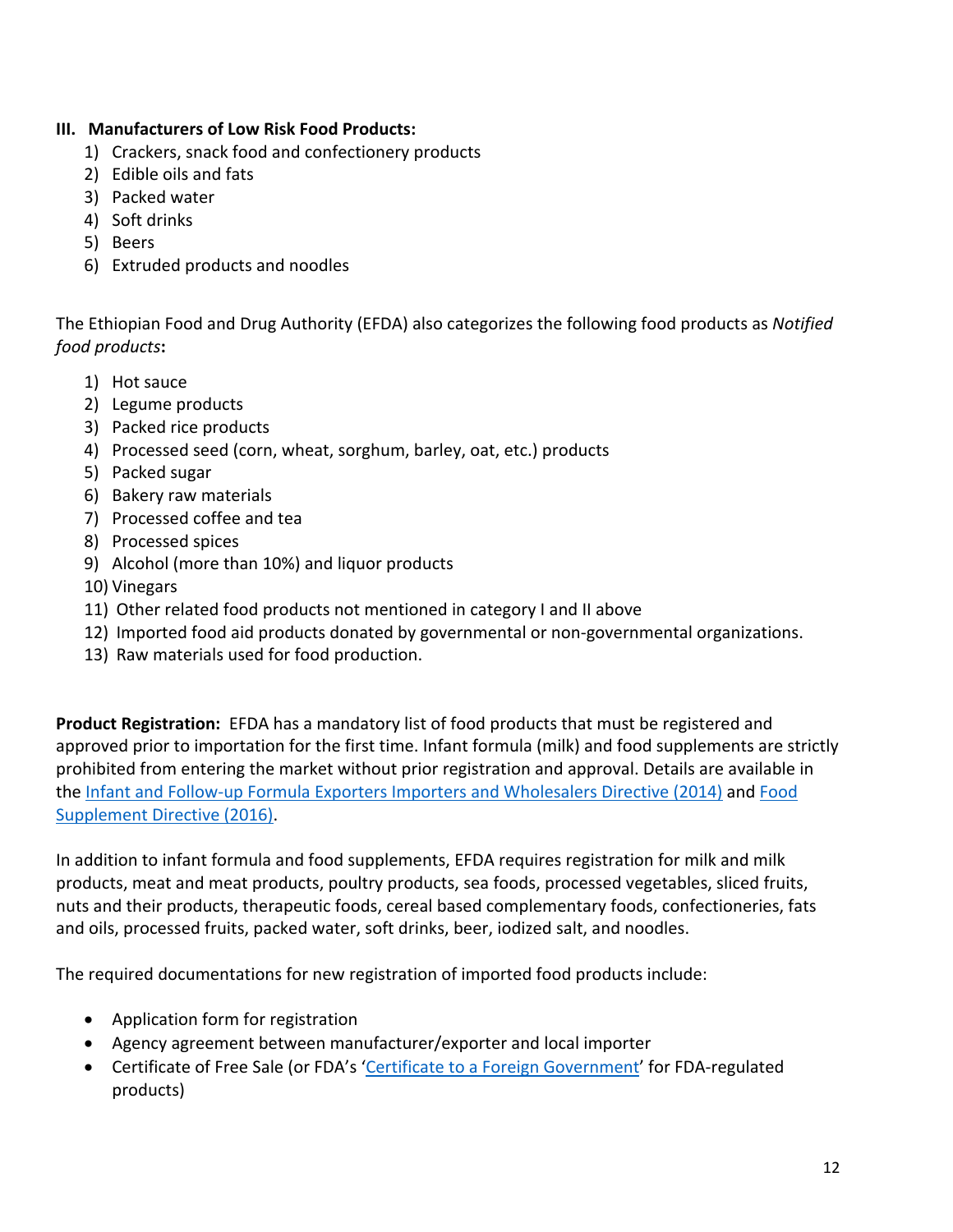- Food manufacturing or products registration certificate or approval
- Authenticated copy of Good Manufacturing Practice (GMP), Hazard Analysis Critical Control Point (HACCP), or ISO 22000.2005 certificates. In appropriate circumstances, internationally accepted certification or certificate of quality management system may be accepted in lieu of GMP and HACCP.
- Certificate of lab analysis of sample product for registration from accredited lab
- Documents showing quality and safety of raw materials and food additives used in manufacturing.
- Study evidences for determining shelf life of the product.
- Veterinary certificate attesting free of diseases that can be transmitted from animals to human.
- Product sample
- Technical documents such as:
	- o Formulation, and manufacturing and packaging procedure
	- o Data on method of analysis and specification of the finished product
	- o Stability study reports and shelf life assignment
	- o Packaging and labeling requirements for finished product
	- o Quality analysis result
- Other details of the product:
	- o Trade name of the food product.
	- o Common name of the food.
	- o Nutrition content.
	- $\circ$  List of ingredients (except for single ingredient foods) in descending order of weight.
	- o Made-in country, name and address of the manufacturer or importer
	- o Production and expiration dates
	- o Product identification number
	- o Net weight or volume of contents
	- o Description of micronutrients used to enrich foods produced with fortification
	- $\circ$  If the food product contains milk and milk products, fish and shellfish, wheat, barley, peanuts, soybeans, and other food allergenic, its labeling must clearly describe its content.
	- o If the food is made of GM ingredients, a supporting information must be provided.
	- $\circ$  Irradiated foods must contain clear information showing that the food is irradiated.
	- o Instructions for use (if needed).

## <span id="page-12-0"></span>**Section VII: Other Specific Standards**

The Ethiopian Standards Agency (ESA) [2020 Standards Catalogue](https://www.ethiostandards.org/node/262) contains a list of voluntary standards, ranging from food microbiology to food labeling and from beans to bananas. It is important to note that health, safety aspects, such as maximum residue limits for pesticides or other contaminants that are found in voluntary standards are, in fact, mandatory, and shipments must comply with these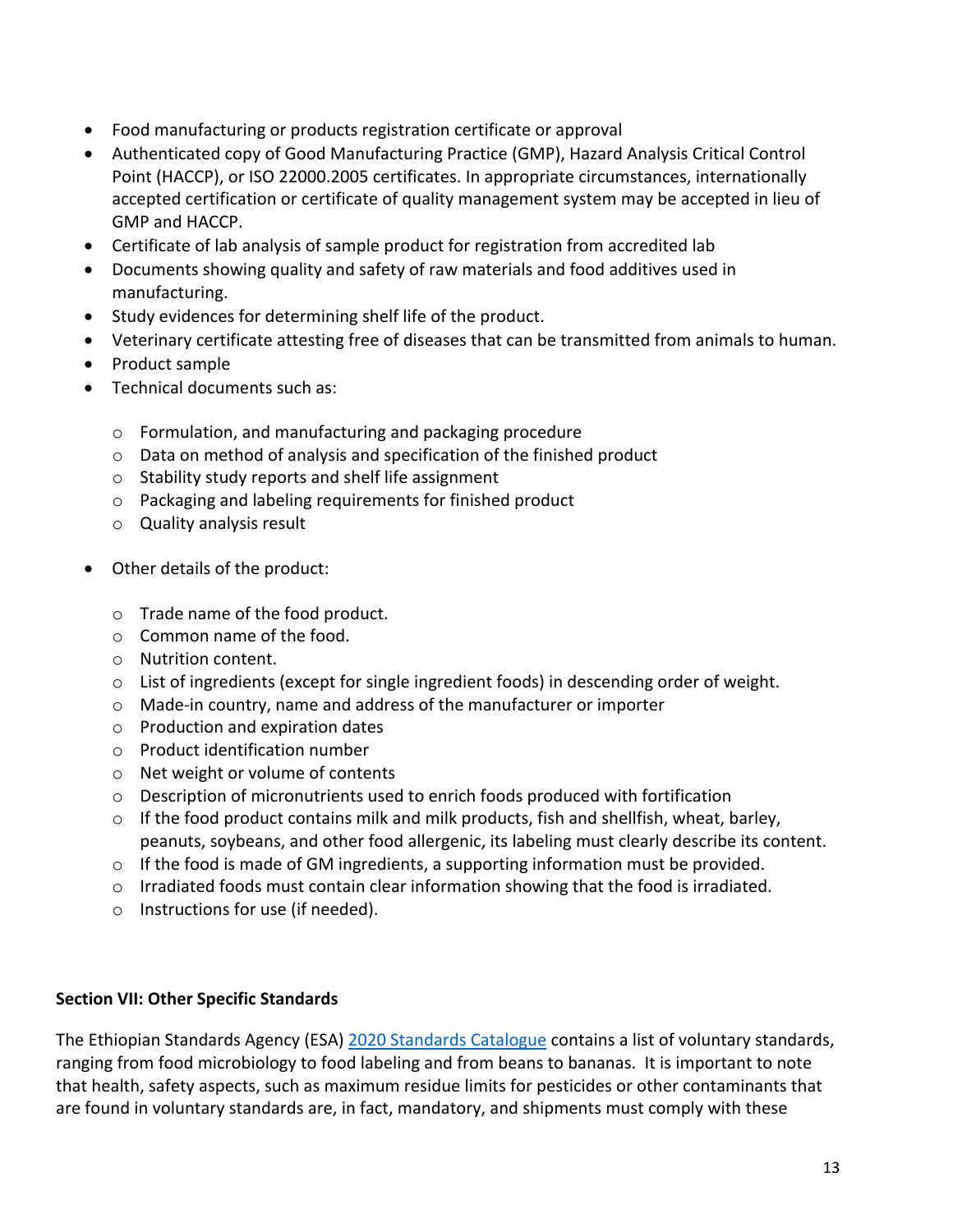requirements. The voluntary aspect of these standards only refers to quality-related issues, such as the grade of the product.

ESA's [mandatory standards](http://www.intertek.com/WorkArea/DownloadAsset.aspx?id=34359765087) 'have the force of law' and are 'enforced by laws and administrative regulations.' Food products subject to specific compulsory requirements are fresh and canned fruits and vegetables, coffee (export), alcoholic and non-alcoholic beverages, edible oil, oilseeds, food additives, as well as pre-packaged foods, including baby foods.

ESA has the goal to make the national standards available online. Presently, if you want a copy of a particular standard, you must go to the ESA library, submit a request, and pay a nominal fee to obtain the copy. Alternatively, importers should be able to provide U.S. suppliers with a copy of both the voluntary and compulsory standards. Post can assist U.S. companies in obtaining copies of standards on a case-by-case basis.

#### <span id="page-13-0"></span>**Section VIII: Trademarks, Brand Names and Intellectual Property Rights**

The [Ethiopian Intellectual Property Office \(EIPO\)](https://www.wipo.int/members/en/contact.jsp?country_id=56) oversees intellectual property rights (IPR) issues. Ethiopia is not yet a signatory to a number of major IPR treaties, such as the Paris Convention for the Protection of Industrial Property, the World Intellectual Property Organization (WIPO) Copyright Treaty, the Berne Convention for Literary and Artistic Works, the Madrid System for the International Registration of Marks, or the Patent Cooperation Treaty.

Please refer to recent publication of [Country Investment Climate Statement s](https://www.state.gov/reports/2020-investment-climate-statements/ethiopia/)ection five on protection of property rights for a complete understanding of IPR situation in Ethiopia. In addition, Ethiopia's property rights laws, rules, regulations and treaties are available at [WIPO](http://www.wipo.int/wipolex/en/profile.jsp?code=ET).

#### <span id="page-13-1"></span>**Section IX: Import Procedures**

The following are the general steps for importing a product into the country. Specific steps for a product that is subject to [ESA compulsory standards](http://www.intertek.com/WorkArea/DownloadAsset.aspx?id=34359765087) are found in the earlier-referenced Ministry of Trade and Industry [notice](http://www.motin.gov.et/-/to-all-importers-in-ethiopia?inheritRedirect=true&redirect=/).

- An importer must apply for an import permit and obtain a letter of credit from an Ethiopian bank for the total value of the imports before an order can be placed.
- Bank approves letter of credit and authorizes release of foreign exchange. (Note: Because of foreign exchange shortages, it can take several months for an importer to receive the requested  $L/C.$
- Importer pays foreign supplier for goods.
- Customs clearance and inspection by relevant government authority at Port of Djibouti or dry port in Ethiopia. (Note: Customs clearance and inspection can take several weeks.)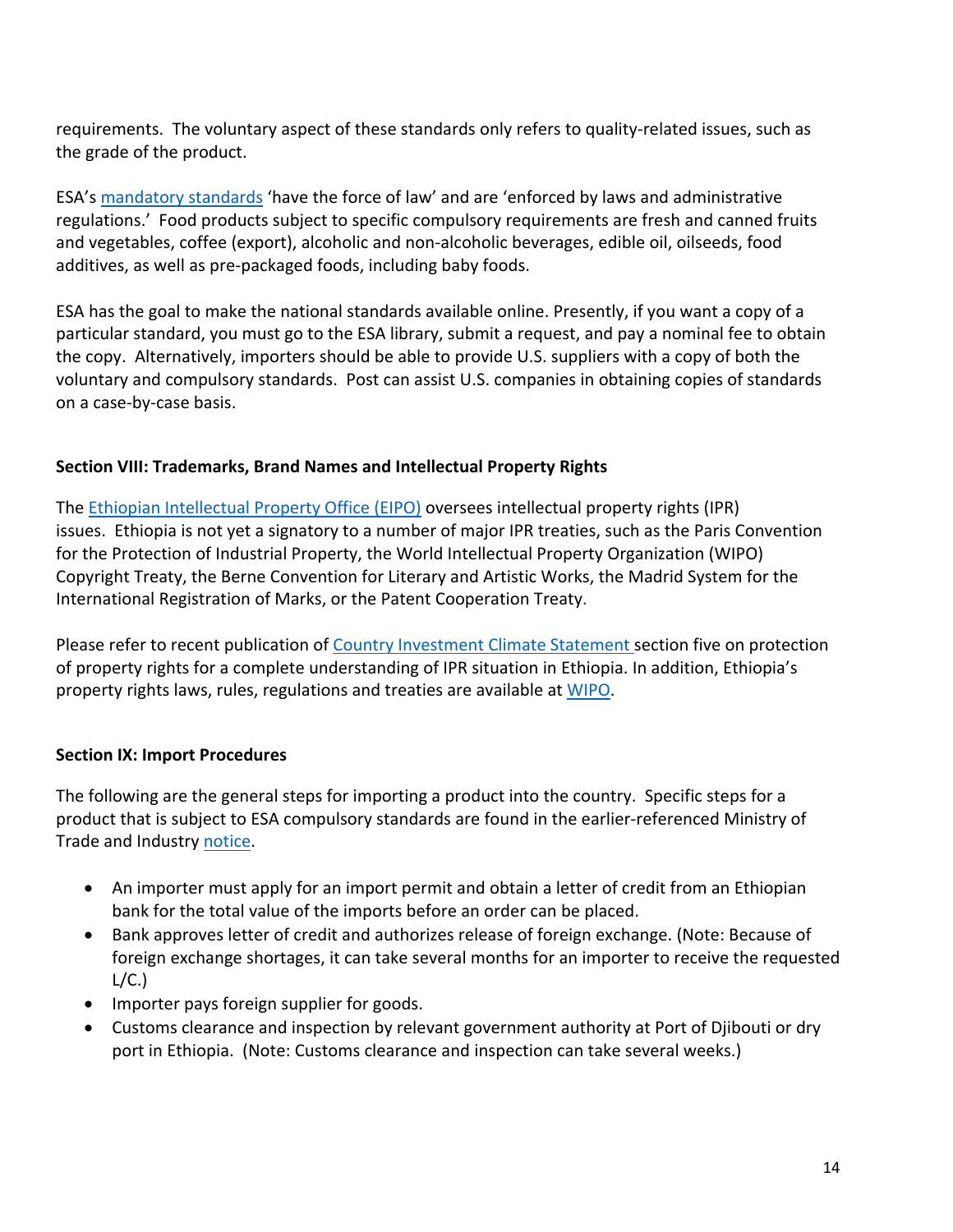The certificates and documents listed below are generally required when shipping food and beverage products to Ethiopia.

- Registration certificate
- Agency agreement
- Original and copy of health certificate, for food items excluding alcoholic drinks,
- Certificate of conformity, including laboratory analysis, for products with compulsory standards
- Certificate of Origin
- Free sale certificate (or FDA's ['Certificate to a Foreign Government](https://www.fda.gov/food/food-export-certificates/online-applications-export-certificates-food)' for FDA-regulated products)
- Packing list
- Customs declaration
- Bill of loading, airway bill or track bill
- Commercial invoice
- Certificate of irradiation, evidencing the amount of remaining in it is not harmful to human consumption, if the food is irradiated.
- Veterinary Certificate, if the food is unprocessed animal and animal product
- Phytosanitary Certificate, if the food item is an unprocessed vegetable, fruit and cereal.

Shipment of grains, oilseeds, fresh fruits and vegetables require a phytosanitary certificate issued by a competent government authority. Similarly, livestock and livestock products require a veterinary certificate.

As noted in Section I, the Ministry of Trade and Industry has issued a standing notice to importers, informing them that all products must comply with national compulsory standards. Third-party certifiers can provide a written attestation that the shipment in question complies with the relevant Ethiopian standard(s), which will allow the cargo to enter the country without inspection at the point of entry. Uncertified cargoes will be subject to normal inspection procedures. Please refer to recent edition of [Country Commercial Guide](https://www.trade.gov/knowledge-product/ethiopia-market-overview?section-nav=4826) for further details of Ethiopia's import procedures, regulations, and other relevant information.

**Import of Compound Feed, Feed Ingredients and Additives:** Ethiopia's Veterinary Drug and Animal Feed Administration and Control Authority (VDFACA) has a directive to control import of animal feed and related products. This directive is titled as "Feed Processor, Importer, Distributor and Exporter Registration and Certification Directive No. 03/2015." The directive is not available online. The directive requires the following documents in order to import compound feed, feed ingredients and additives:

- Registration Certificate
- Import Permit
- Sanitary or phytosanitary certificate
- Ingredient composition in order of largest to smallest
- Certificate of Batch Analysis
- Certificate of Good Manufacturing Practice (GMP)
- Certificate indicating that it is free from GMO
- Certificate of freedom from Protein of Ruminant origin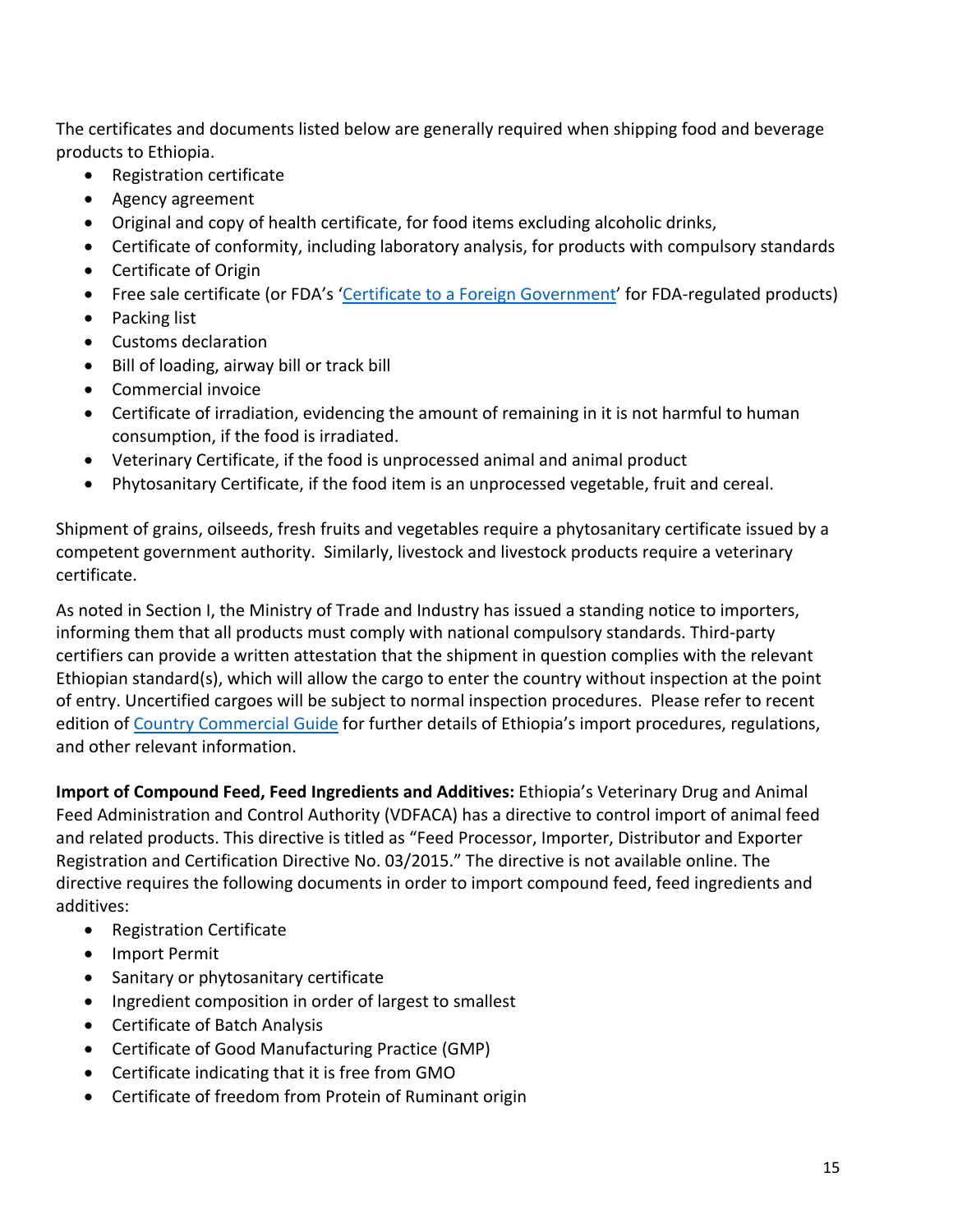## <span id="page-15-0"></span>**Section X: Trade Facilitation**

The Government of Ethiopia with support from the World Bank recently launched an [electronic single](https://esw.et/esw-trd/)  [window](https://esw.et/esw-trd/) platform that will help facilitate trade. This new initiative is part of the government's commitment to improve international trade and ease of doing business in the country. The new electronic single window (eSW) automates trade procedures and replaces the need for physical, manual and duplicate processes. It also plays a key role in enhancing transparency for trade. The eSW system connects 16 major cross-border regulatory agencies. It enables traders to submit documentation and receive electronic permits relating to import and export through a single window submission, significantly reducing the time and cost to trade. The automated platform will create a paperless environment and eliminate multiple physical inspections and repetitive document submissions, it will reduce clearance time from 44 days to 13 days and eventually to 3 days.

Before launching the electronic single window service, Ethiopia had been using manual procedures that required frequent face-to-face interaction with regulatory agencies. This resulted in high trading costs and delays due to extensive documentary requirements, high levels of physical inspection of imports, and lack of coordination among border agencies.

The electronic single window platform has two major portals:

- 1. *Trader Portal*: The trader submits the trade documents required for customs and border clearance electronically, views the processing procedures and various statistical information, and provides the function to pay the taxes and fees electronically.
- 2. *CBRA Portal*: It provides the function that the person in charge of the authorities to process electronically the verification, inspection and approval of the documents received through the trader portal.

Please visit the [Ethiopian customs trade portal](https://customs.erca.gov.et/trade/) for detailed information on taxes, tariffs, and other documentations related to import trade.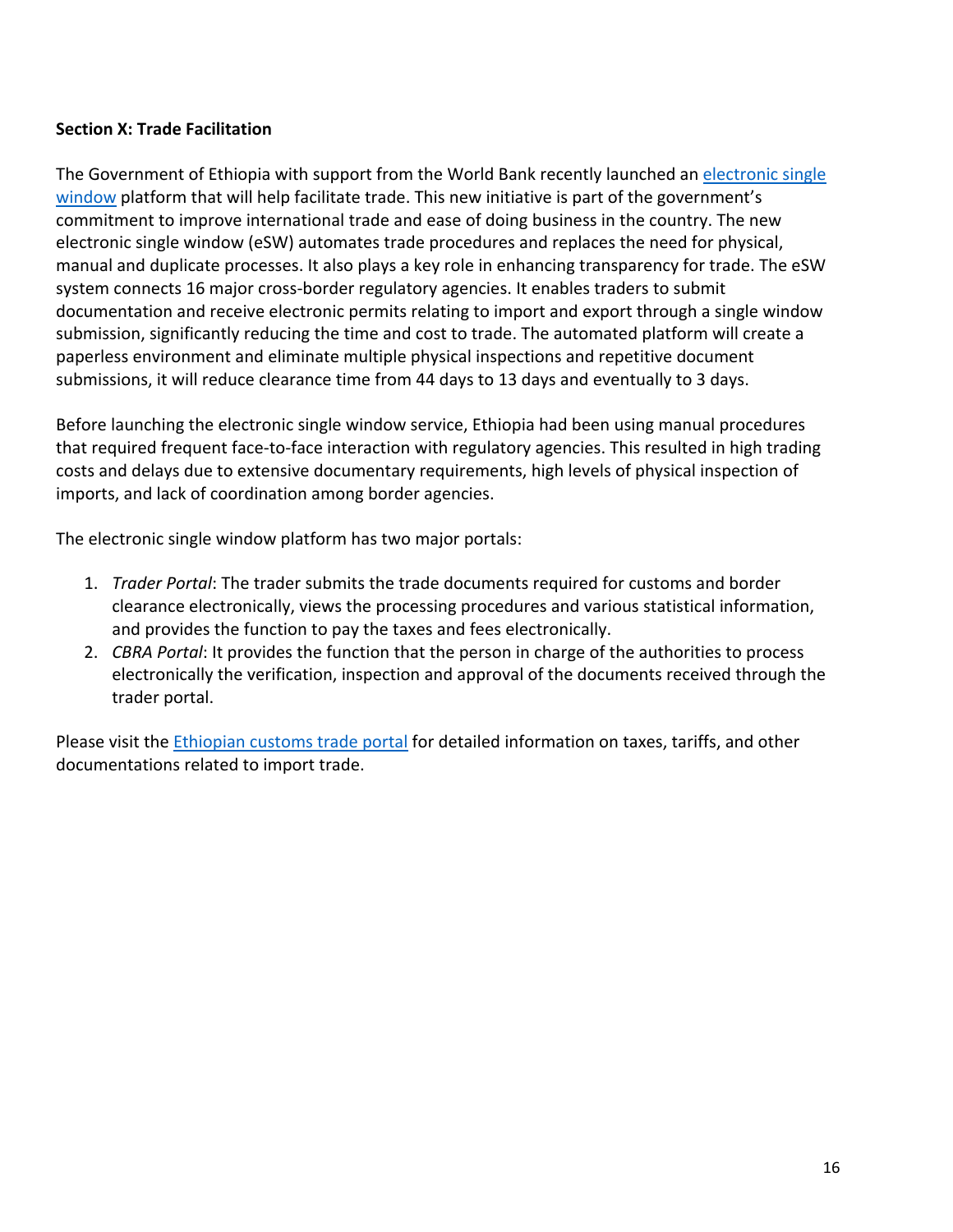| Summary of Key Proclamations, Regulations, Directives, Guidelines for Agro-Food Products                                                      |                      |  |  |  |
|-----------------------------------------------------------------------------------------------------------------------------------------------|----------------------|--|--|--|
| <b>EFDA Food Control Proclamations and Regulation</b>                                                                                         | <b>Download Link</b> |  |  |  |
| Revised Proclamation of Food, Medicine and Healthcare Administration and<br>Control Authority, Proclamation No. 1112/2019.                    | <b>Download</b>      |  |  |  |
| Regulation No. 299/2013 of Council of Ministers: Food, Medicine and Healthcare<br>Administration and Control Authority.                       | <b>Download</b>      |  |  |  |
| Ethiopian Food, Medicines and Health care Administration and Control Authority<br>establishment council of Ministers Regulation No. 189/2010. | <b>Download</b>      |  |  |  |
| Proclamation No. 661/2009: Food, Medicine and Healthcare Administration and<br>Control Authority.                                             | <b>Download</b>      |  |  |  |
| Pre-Shipment Inspection Scheme Establishment Proclamation (No. 173/1999)                                                                      | <b>Download</b>      |  |  |  |
| <b>EFDA Directives and Guidelines</b>                                                                                                         |                      |  |  |  |
| Baby Food Control Directive, July 2018                                                                                                        | <b>Download</b>      |  |  |  |
| Infant and Follow up Formula Importers, Wholesalers and Exporters Directive,<br>2016                                                          | <b>Download</b>      |  |  |  |
| Food Supplement Directive, March 2016                                                                                                         | <b>Download</b>      |  |  |  |
| Food Manufacturing Factories Pre-Licensing Directive <sup>1</sup> (Revised), June 2011                                                        | <b>Download</b>      |  |  |  |
| Food Advertisement Control Directive, December 2017                                                                                           | <b>Download</b>      |  |  |  |
| Administrative Measures and Compliant Handling Directive, October 2012                                                                        | <b>Download</b>      |  |  |  |
| <b>EFDA Service Fees and Charges</b>                                                                                                          | <b>Download</b>      |  |  |  |
| Animal Health and Import-Export Related Regulations and Guidelines                                                                            |                      |  |  |  |
| IGAD Regional Animal Health Certification Guidelines (ICPALD)                                                                                 | <b>Download</b>      |  |  |  |
| Guidelines for Import and Export of Animal Genetic Material                                                                                   | <b>Download</b>      |  |  |  |
| Regulation No. 341/2015: Regulation to Provide For Live Animals Marketing                                                                     | <b>Download</b>      |  |  |  |
| Regulation No. 272/2012: Provide for the establishment of Veterinary Drug and<br>Feed Administration Control Authority (VDFACA)               | <b>Download</b>      |  |  |  |
| Proclamation No. 267/2002: Animal Diseases Prevention and Control                                                                             | <b>Download</b>      |  |  |  |
| <b>Plant Health and Related Regulations</b>                                                                                                   |                      |  |  |  |
| The Plant Quarantine Regulation No. 04/1992                                                                                                   | <b>Download</b>      |  |  |  |
| Proclamation 674/2010 for the Administration and Control of Pesticides                                                                        | <b>Download</b>      |  |  |  |

<sup>&</sup>lt;sup>1</sup> The directive is published in Amharic language.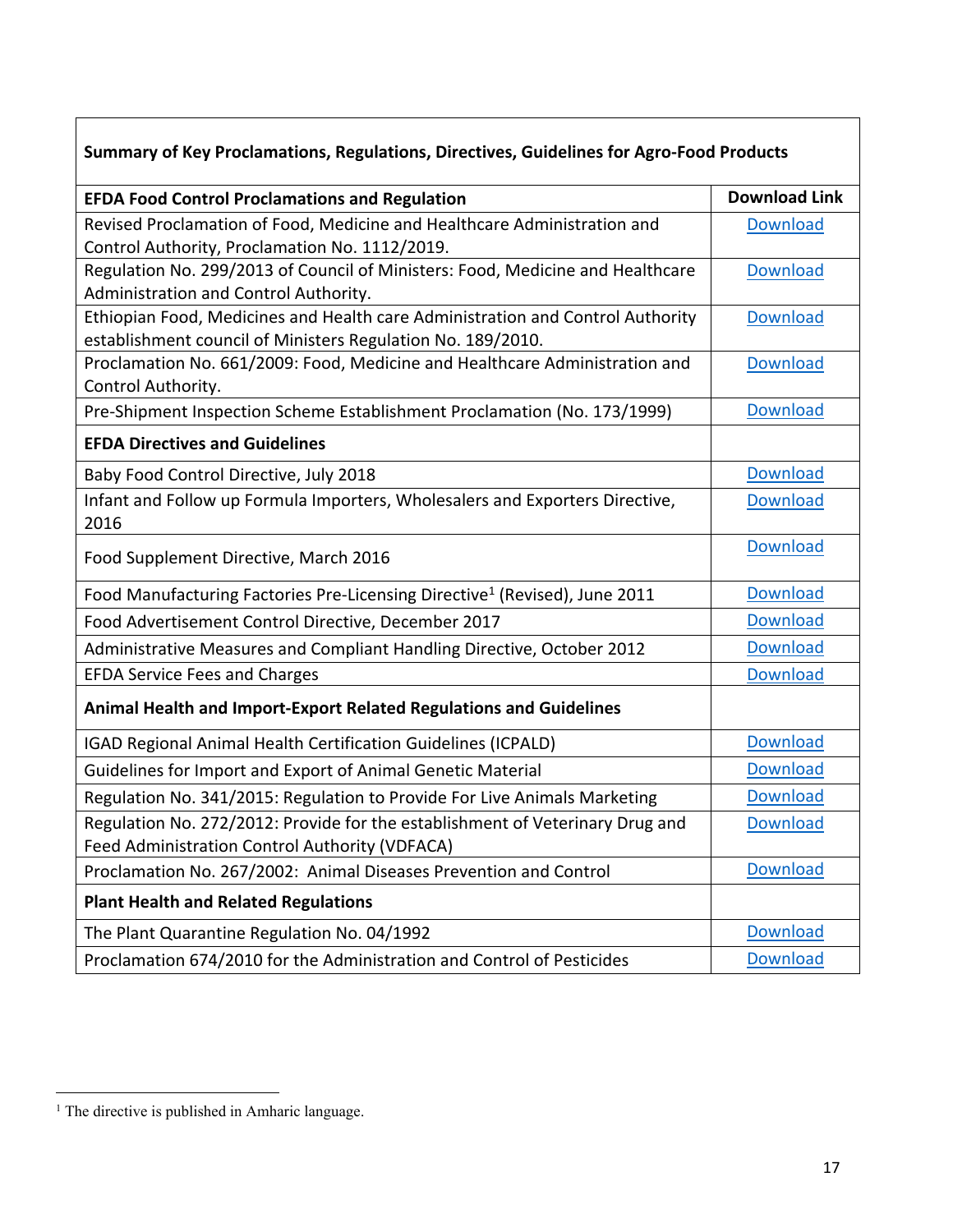#### <span id="page-17-0"></span>**APPENDIX I: Government Regulatory Agency Contacts**

#### [The Ethiopian Customs Commission \(ECC\)](http://www.ecc.gov.et/)

Director General Office Email: [eccweb@revenue.gov.et](mailto:eccweb@revenue.gov.et) Tel: [+251-118 505 251](tel:++2518505251) Addis Ababa, Ethiopia

#### [Ministry of Agriculture \(MoA\)](http://www.moa.gov.et/)

Plant Health Regulatory Directorate Director General Email: [hapru.assefa2@gmail.com](mailto:hapru.assefa2@gmail.com) Tel: +251-116 46 2311

Livestock Import-Export Quarantine Directorate Disease Prevention and Control Director Email: [alemalemayehu22@gmail.com](mailto:alemalemayehu22@gmail.com) Tel: +251-116 462 301 Addis Ababa, Ethiopia

#### [Ethiopian Food and Drug Authority \(EFDA\)](http://www.fmhaca.gov.et/)

Director General Email: regulatory@EFDA.gov.et Tel: +251-115 524 120 Addis Ababa, Ethiopia

#### [Ethiopian Standards Agency \(ESA\)](http://www.ethiostandards.org/)

Director General Email: [info@ethiostandards.org](mailto:info@ethiostandards.org) Tel: +251-116 460 881 Addis Ababa, Ethiopia

#### [Codex Contact Point for Ethiopia](http://www.fao.org/fao-who-codexalimentarius/about-codex/members/detail/en/c/15699/)

Ethiopian Standard Agency (ESA) E-mail: [codexeth@ethiostandards.org](mailto:codexeth@ethiostandards.org) Tel: + 251-116 460 525 Addis Ababa, Ethiopia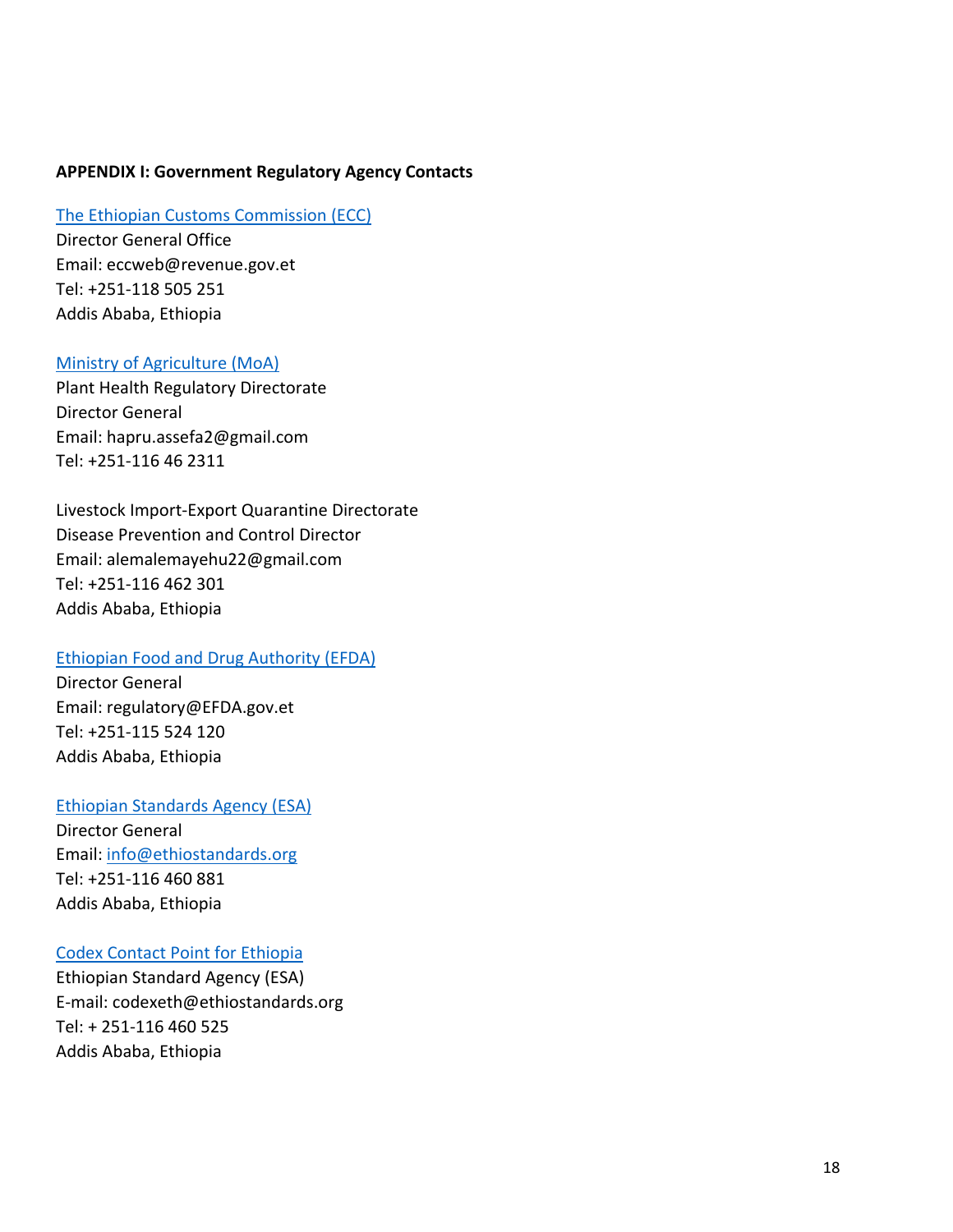## [Ethiopian Conformity Assessment Enterprise \(ECAE\)](http://www.eca-e.com/index.php?lang=en)

Director General Email: [info-dg@eca-e.com](mailto:info-dg@eca-e.com); [info-cs@eca-e.com](mailto:info-cs@eca-e.com) Tel: +251-116 460 569; +251-11 896 2002 Addis Ababa, Ethiopia

# [Ethiopian Intellectual Property Office \(EIPO\)](https://www.wipo.int/members/en/contact.jsp?country_id=56)

Office of the Director General E-mail: [eipo@ethionet.et](mailto:eipo@ethionet.et) Tel: +251-115 586 393 Addis Ababa, Ethiopia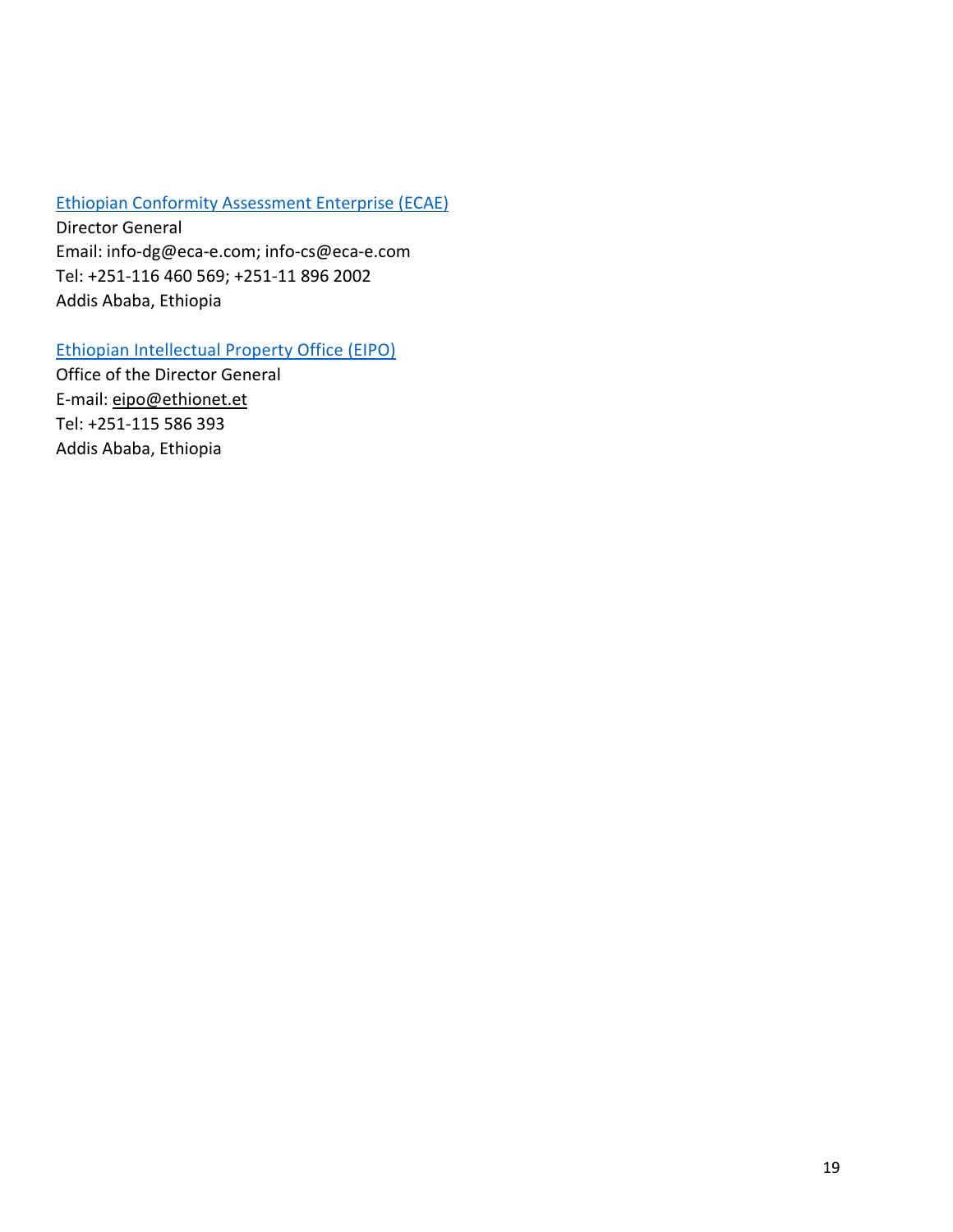#### <span id="page-19-0"></span>**APENDIX II: Other Import Specialist Contacts**

Third party inspection companies for food and agricultural products falling under the list of Mandatory Ethiopian Standards:

**[SGS](https://www.sgs-ethiopia.com/) –** Ethiopia POC Bole Sub City, Kebele 03, Gulf Aziz Bld, 4th Floor, Room no 402-403, Addis Ababa 1000, Ethiopia

**[Intertek](http://www.intertek.com/government/ethiopia/)** – managed out of Nairobi office: 4F House of Vanguard Chiromo Road Consolata Church Westlands, Kenya Delivery Address Village Market PO Box 696, 00621 Nairobi, Kenya

info.nairobi.gs@intertek.com +254 20 444 9132-33 or 36 +254 20 815 5274 - 75 +254 714 900 397 Victor Mbithi +254 722 554 438 Rose Gaya +254 701 580 088

#### **[Cotecna Ethiopia VoC Program Office](https://www.cotecna.com/en/services/conformity-assessment/verification-of-conformity/certificate-of-conformity-for-exports-to-ethiopia)**

Mr. Yacob Kahsai Email: [yacob.kahsai@sgs.com](mailto:yacob.kahsai@sgs.com) pca.enquiries@sgs.com Tel: +251-116 670 477 Fax: +251-116 670 778

#### **[Bureau Veritas Services PLC](https://www.bureauveritas.com/home/worldwide-locations/africa/ethiopia/)**

Gollagul Tower, Bole Subcity, Woreda 04y 10th Floor, RNo. 1002, Addis Ababa